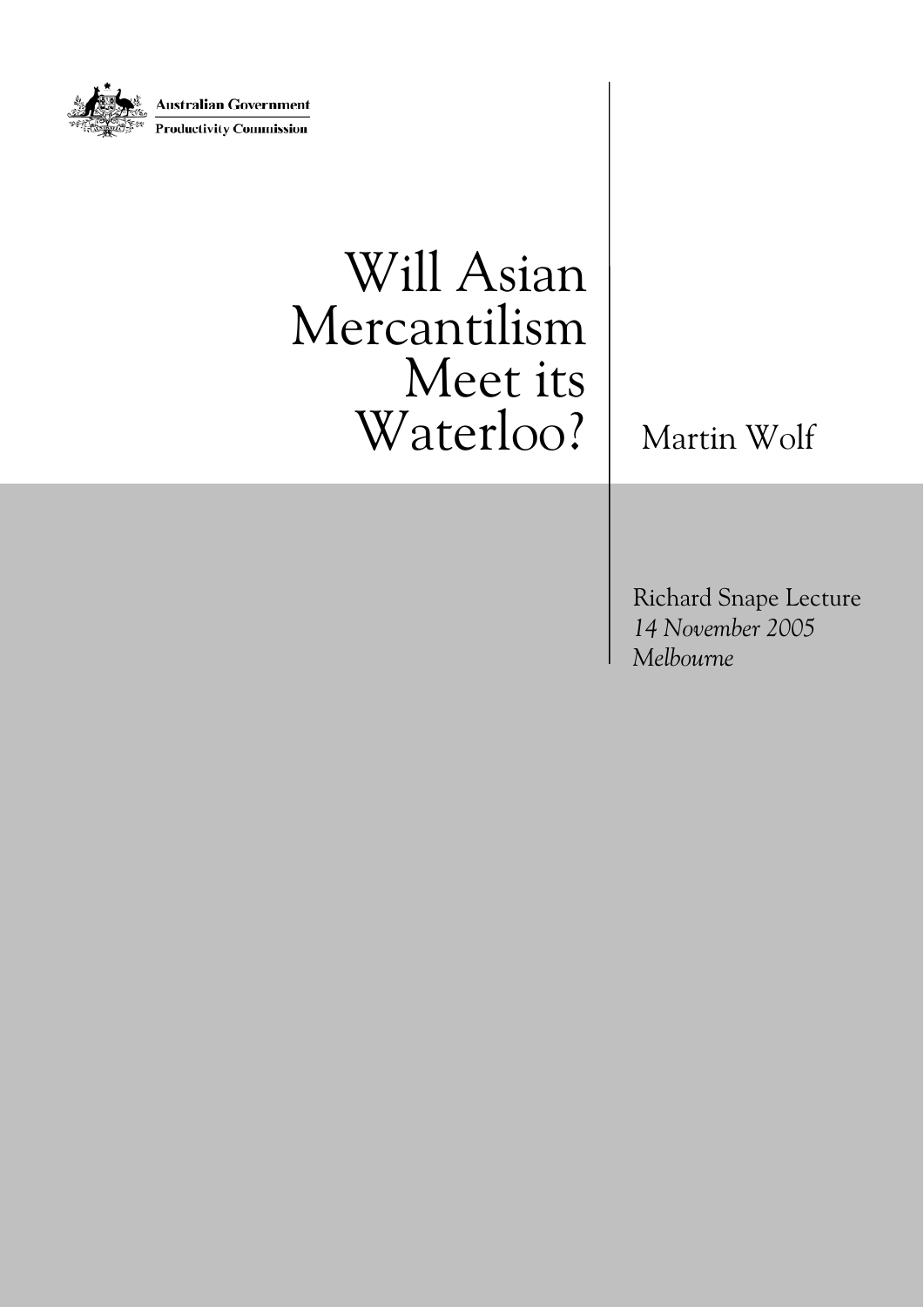© Commonwealth of Australia 2005

#### **ISBN 1 74037 188 7**

This work is subject to copyright. Apart from any use as permitted under the *Copyright Act 1968*, the work may be reproduced in whole or in part for study or training purposes, subject to the inclusion of an acknowledgment of the source. Reproduction for commercial use or sale requires prior written permission from the Attorney-General's Department. Requests and inquiries concerning reproduction and rights should be addressed to the Commonwealth Copyright Administration, Attorney-General's Department, Robert Garran Offices, National Circuit, Canberra ACT 2600.

*This publication is available in hard copy or PDF format from the Productivity Commission website at www.pc.gov.au. If you require part or all of this publication in a different format, please contact Media and Publications (see below).* 

#### **Publications Inquiries:**

Media and Publications Productivity Commission Locked Bag 2 Collins Street East Melbourne VIC 8003

Tel: (03) 9653 2244 Fax: (03) 9653 2303 Email: maps@pc.gov.au

#### **General Inquiries:**

Tel: (03) 9653 2100 or (02) 6240 3200

#### **An appropriate citation for this paper is:**

Wolf, M. 2005, *Will Asian Mercantilism Meet its Waterloo?*, Richard Snape Lecture, 14 November, Productivity Commission, Melbourne.

JEL code: F, G, O

#### *The Productivity Commission*

The Productivity Commission, an independent agency, is the Australian Government's principal review and advisory body on microeconomic policy and regulation. It conducts public inquiries and research into a broad range of economic and social issues affecting the welfare of Australians.

The Commission's independence is underpinned by an Act of Parliament. Its processes and outputs are open to public scrutiny and are driven by consideration for the wellbeing of the community as a whole.

Information on the Productivity Commission, its publications and its current work program can be found on the World Wide Web at www.pc.gov.au or by contacting Media and Publications on (03) 9653 2244.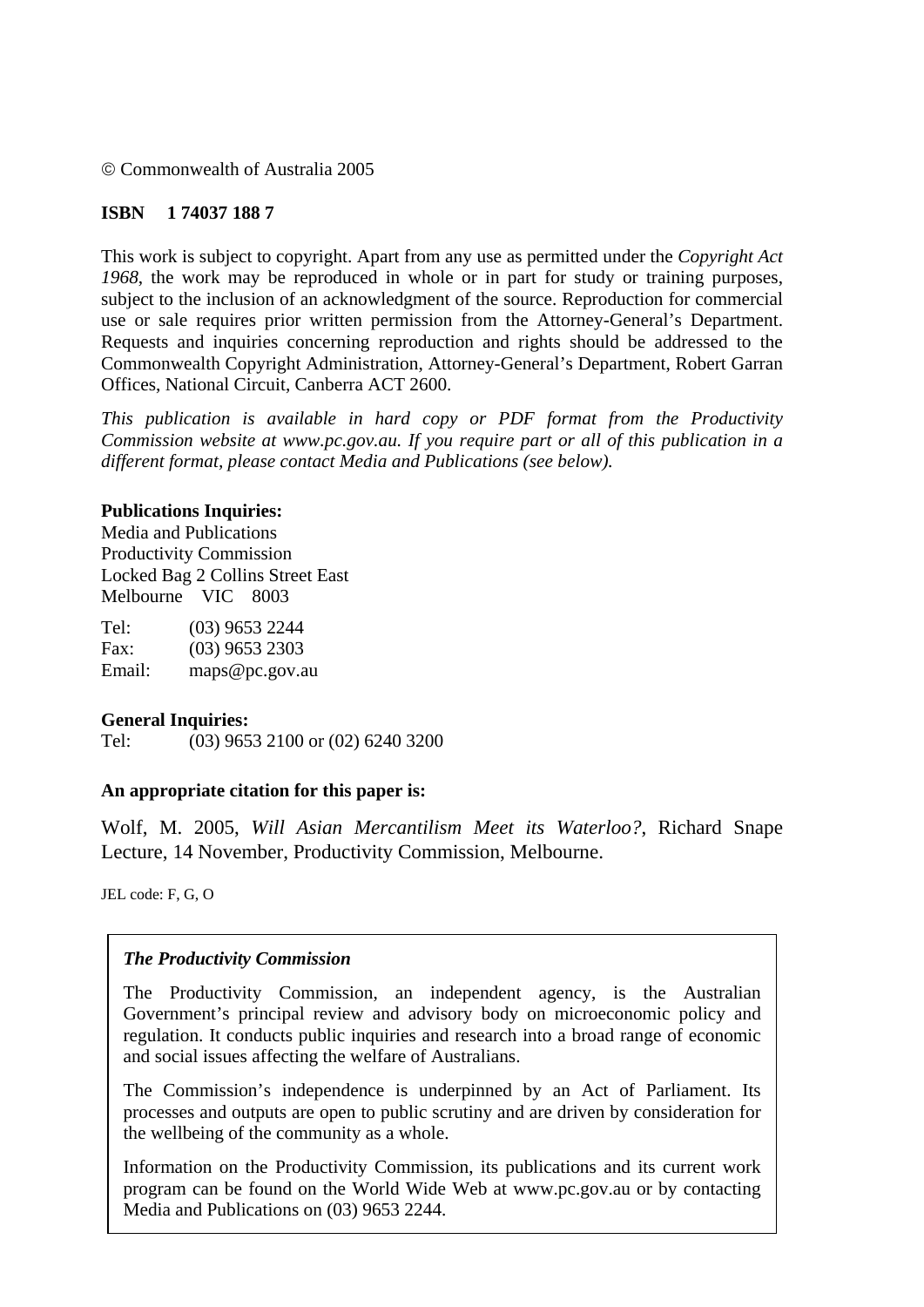# **Contents**

| <b>Foreword</b>                            | 5  |
|--------------------------------------------|----|
| Will Asian mercantilism meet its Waterloo? | 7  |
| The conundra                               | 9  |
| Savings and investment across the globe    | 11 |
| Global balance of payments                 | 17 |
| The US response                            | 23 |
| The end game                               | 28 |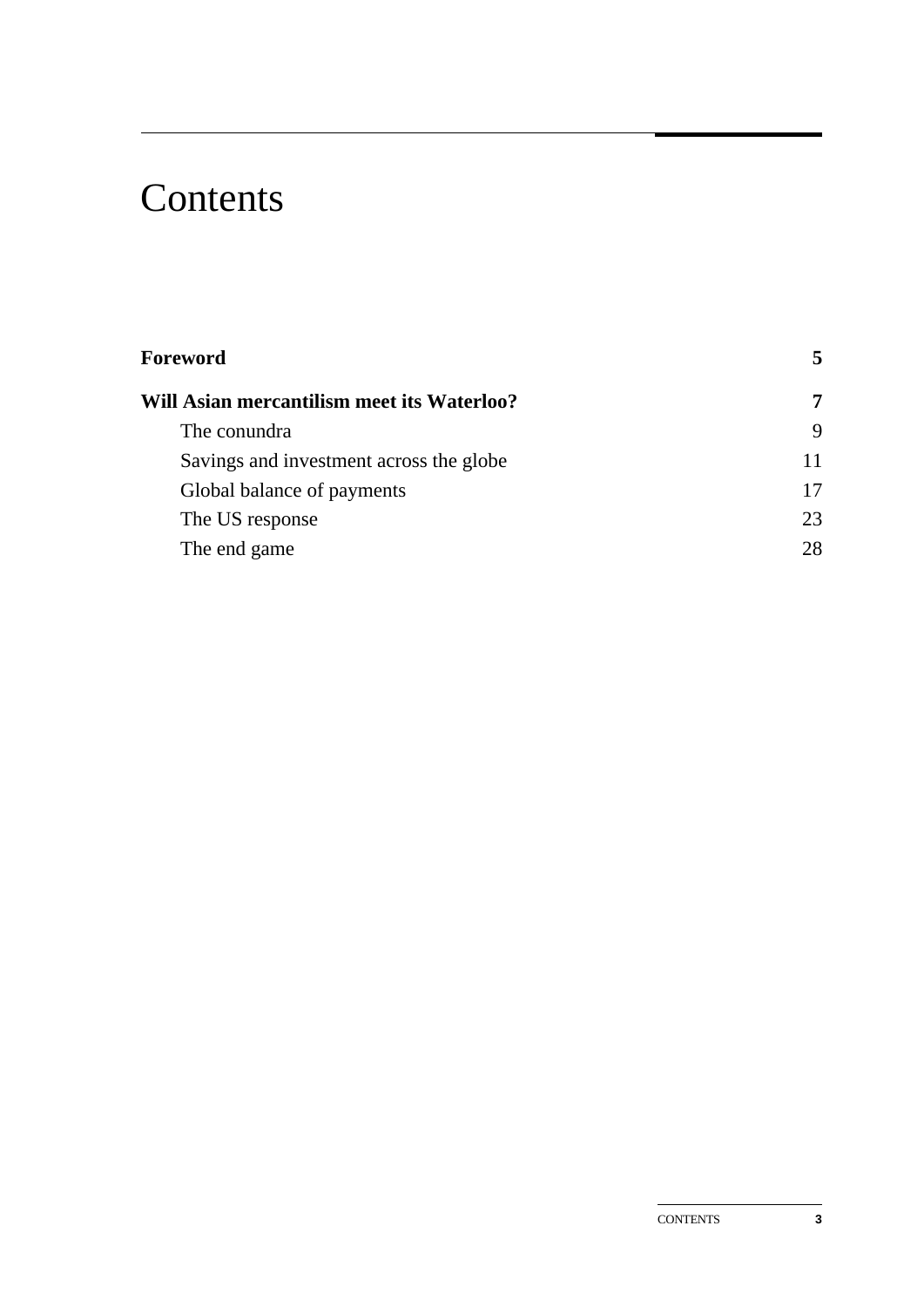# **RICHARD SNAPE 1936 – 2002**

Richard Hal Snape was Deputy Chairman of the Productivity Commission and Emeritus Professor of Monash University. He was a Board Member of the Australian Research Council, Fellow of the Academy of the Social Sciences in Australia and a Distinguished Fellow of the Economic Society of Australia.

# **MARTIN WOLF**

Martin Wolf is associate editor and chief economics commentator at the Financial Times. He was awarded the CBE (Commander of the British Empire) in 2000 for services to financial journalism. He is a visiting fellow of Nuffield College, Oxford University, and a special professor at the University of Nottingham.

Mr Wolf joined the FT in 1987 as chief economics leader writer and became chief economics commentator in 1996. Mr Wolf has been awarded numerous prizes for excellence in journalism and, among other publications, is the author of *Why Globalisation Works* (Yale, 2004).

He obtained a Master of Philosophy from Oxford University in 1971. He has previously held senior positions at the World Bank in Washington DC and at the Trade Policy Research Centre, London.

**<sup>4</sup>** RICHARD SNAPE LECTURE 2005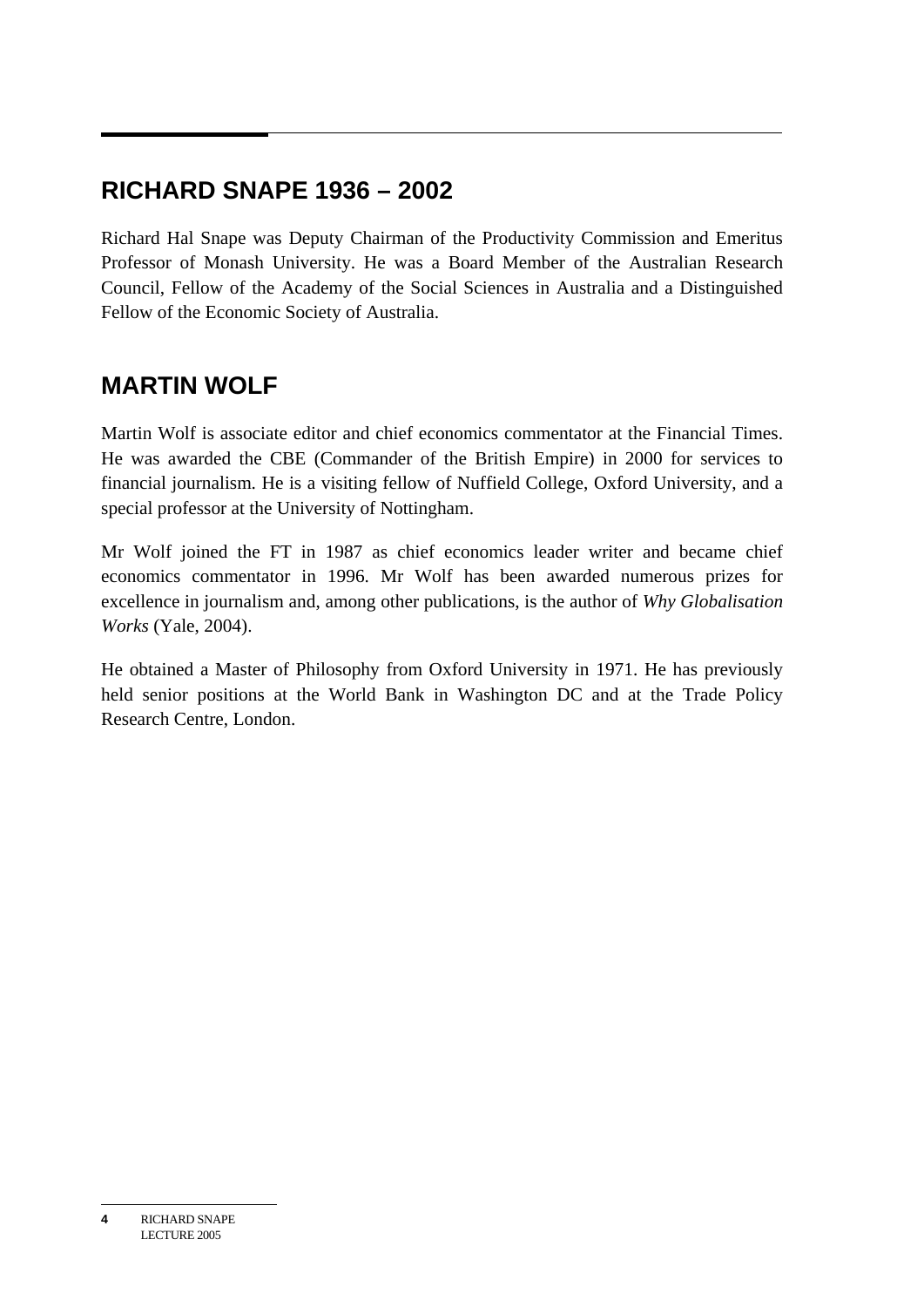# Foreword

Richard Snape capped a long and distinguished career as Professor of Economics at Monash University with a new and accomplished career at the Industry Commission and then as Deputy Chairman of the Productivity Commission. In the eight years that he spent at the Commission before his untimely death in October 2002, he played a pivotal role in overseeing our research program, as well as participating in major public inquiries.

This is the third in a series of lectures in memory of Richard Snape. With Richard's own interests and high standards in mind, the lecture series elicits contributions on important public policy issues from internationally recognised figures, in a form that is accessible to a wide audience.

Martin Wolf, this year's lecturer, is a worthy successor to Max Corden and Anne Krueger. Martin Wolf has attained a pre-eminent position among economic journalists worldwide, drawing on diverse experience in policy analysis at key institutions where he also made an important contribution. In addition, Martin shares with the previous lecturers a long association with Richard Snape, who I am sure would have been pleased at his involvement and with his choice of topic.

I am grateful to Martin Wolf for agreeing to come to Australia, notwithstanding pressing claims on his time, to present the Richard Snape Lecture for 2005.

Gary Banks Chairman

November 2005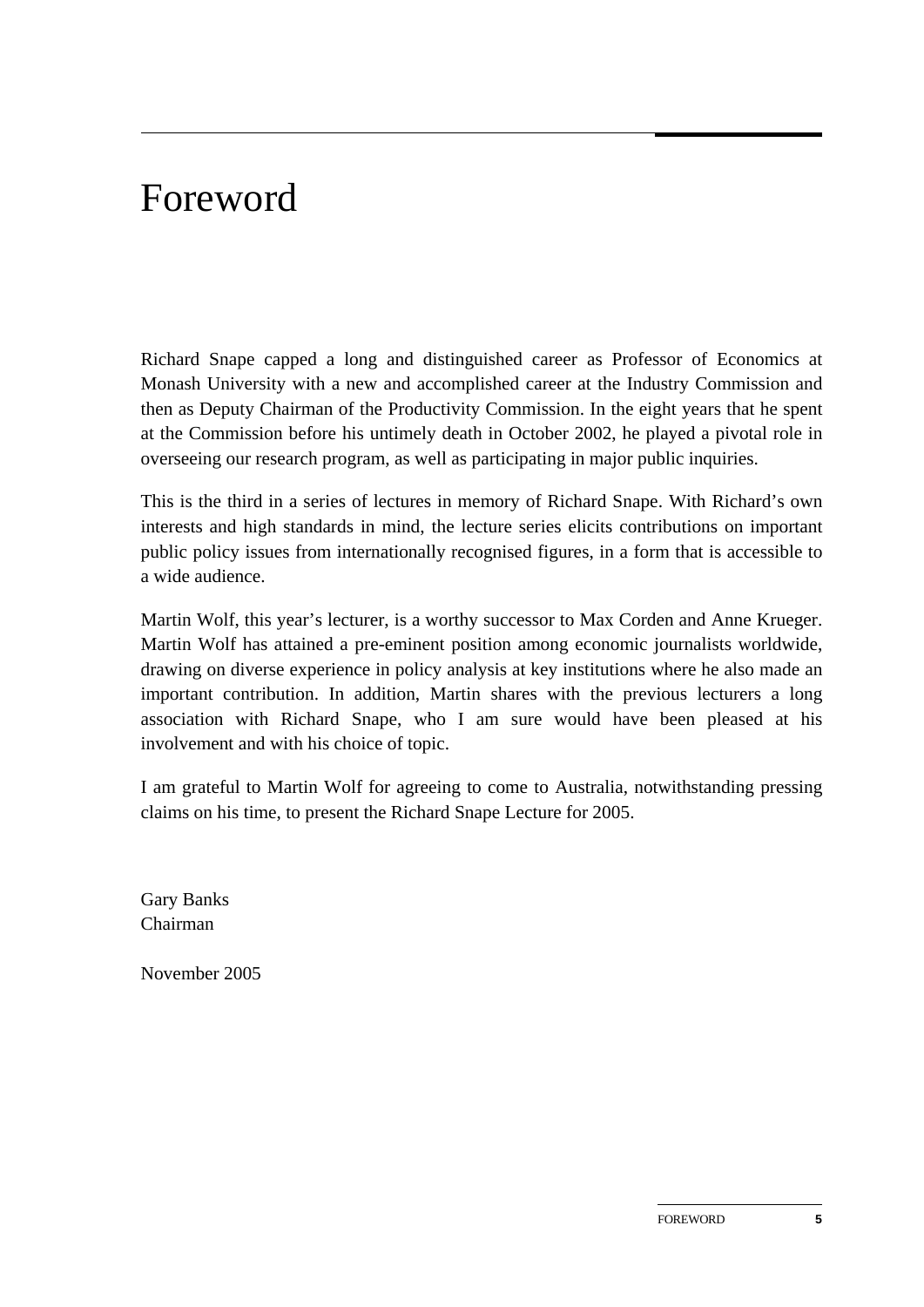# **Richard Snape**

I had the honour of knowing Richard Snape for almost 25 years. His untimely death robbed the world of one of its most penetrating, practical, astute and honourable applied economists. I found his company unfailingly delightful and his analysis unfailingly helpful. He was hugely influential in his home country. Indeed, he is one of the economists who helped persuade Australia to embrace the structural economic reforms that have borne such wonderful fruit in recent years. But his influence in the wider world was hardly less significant. I concur completely with Anne Krueger, last year's lecturer, who remarked that:

Richard's reputation as an academic and policy adviser was truly global. His research was known and respected in academic communities around the world. The time he spent at the World Bank, with the GATT and the WTO, and in Stockholm and elsewhere was valued by his colleagues there; and by those of us who benefited from all that Richard produced.

I hope it is in keeping with Richard's memory that this lecture was largely written under the influence of James Meade's idea of 'internal and external balance', the 'Salter-Swan' or 'Australian' model of the balance of payments and Max Corden's concept of 'exchange rate protectionism'. Max was, of course, my teacher of international economics at Nuffield College, Oxford, between 1969 and 1971. It seems appropriate that my analysis of the global balance of payments and the threat its evolution poses to the maintenance of the open trading system in which Richard believed so firmly rests largely on the work of three Australian economists and the British economist who was the teacher of my own teacher. This lecture allows me to pay tribute, therefore, not just to Richard himself, but to Australian international economics and Max Corden. I hope Richard himself would have approved.

*Martin Wolf November 2005*

**6** RICHARD SNAPE LECTURE 2005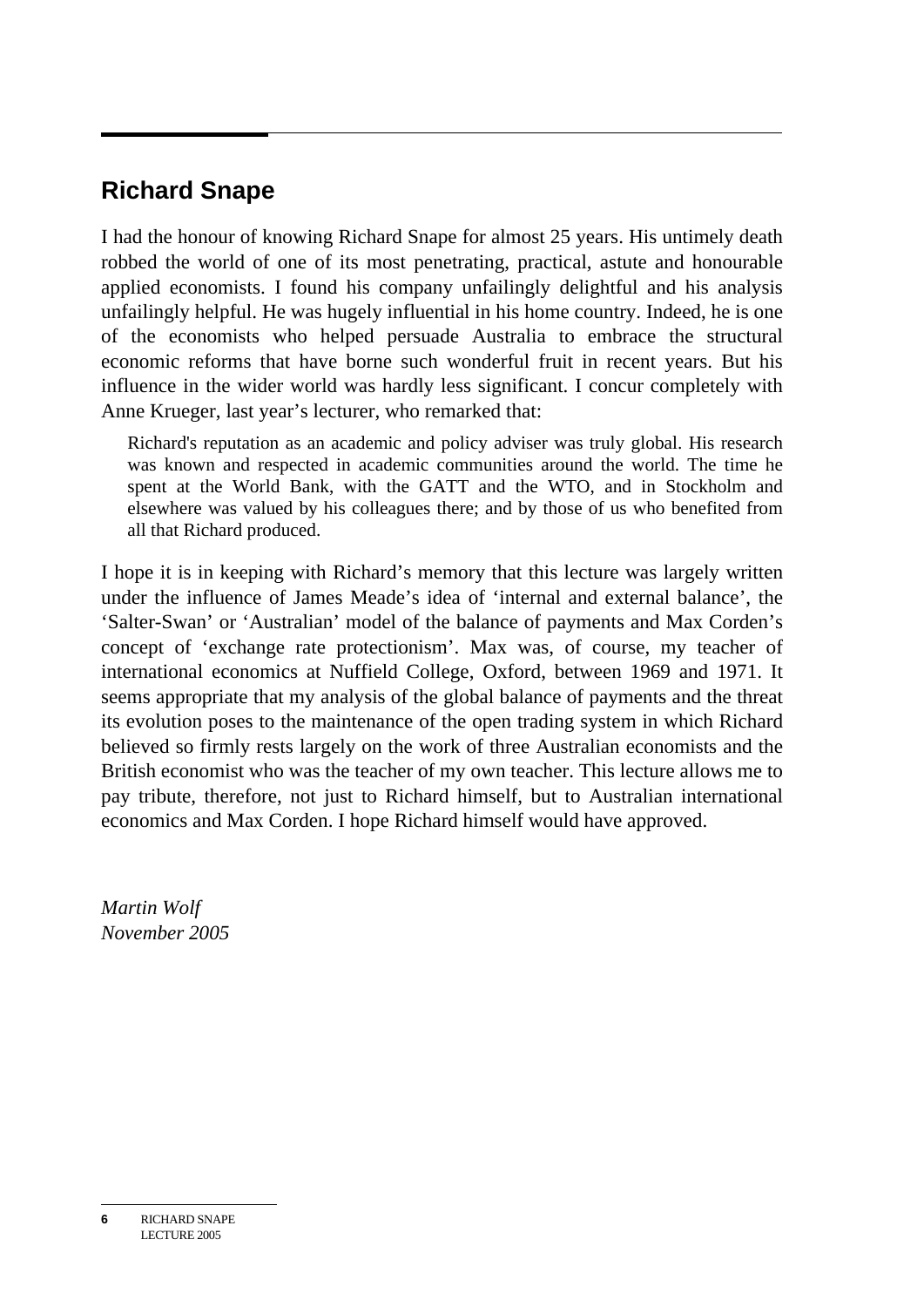# Will Asian mercantilism meet its Waterloo?

*If you owe your bank a hundred pounds, you have a problem. But if you owe a million, it has.* (John Maynard Keynes)

*Things that can't go on forever, don't.* (Herbert Stein)

 $\overline{a}$ 

*[O]ver the past decade a combination of diverse forces has created a significant increase in the global supply of saving—a global saving glut—which helps to explain both the increase in the U.S. current account deficit and the relatively low level of long-term real interest rates in the world today.* (Ben Bernanke<sup>1</sup>)

*Long-term rates have moved lower virtually everywhere. Except in Japan, rates among the other foreign Group of Seven countries have declined notably more than have rates in the United States. Even in emerging economies, whose history has been too often marked by inflationary imbalances and unstable exchange rates, access to longer-term finance has improved.* (Alan Greenspan<sup>2</sup>)

Ben Bernanke, nominated by George W. Bush, to be the next chairman of the Federal Reserve, and Alan Greenspan, the huge figure that still holds the most important position in central banking have been pointing, in recent months, to some puzzling features of the contemporary world economy. Mr Greenspan has even gone so far as to describe one aspect of this — today's low nominal and real interest rates — as a 'conundrum'. I wish to argue that there are, in fact, two conundra the low real interest rates and the scale of the US current account deficit. Moreover, I concur with Mr Bernanke that they have a single underlying cause, namely, the excess of savings over investment in much of the rest of the world. Indeed, I had been arguing this in my columns for the *Financial Times* well before Mr Bernanke's elegant exposition last March.3

**7**

<sup>&</sup>lt;sup>1</sup> Ben Bernanke, 'The Global Saving Glut and the U.S. Current Account Deficit', March 10 2005, www.federalreserve.gov.

<sup>&</sup>lt;sup>2</sup> Alan Greenspan, 'Remarks by Chairman Alan Greenspan' June  $6<sup>th</sup>$  2005, www.federalreserve.gov.

 $3$  My recent articles in the FT on this theme include: "Our currency, but your problem": the dollar's delicate balancing act',  $1<sup>st</sup>$  March 2004, 'Imbalances sweep across the Pacific',  $19<sup>th</sup>$ November 2004, 'The world has a dangerous hunger for American assets', 8<sup>th</sup> December 2004, 'Wanted: an Asian solution to the America's debt trap', 22nd December 2004, 'Global imbalances will require global solutions',  $27<sup>th</sup>$  April 2005, 'The paradox of thrift',  $13<sup>th</sup>$  June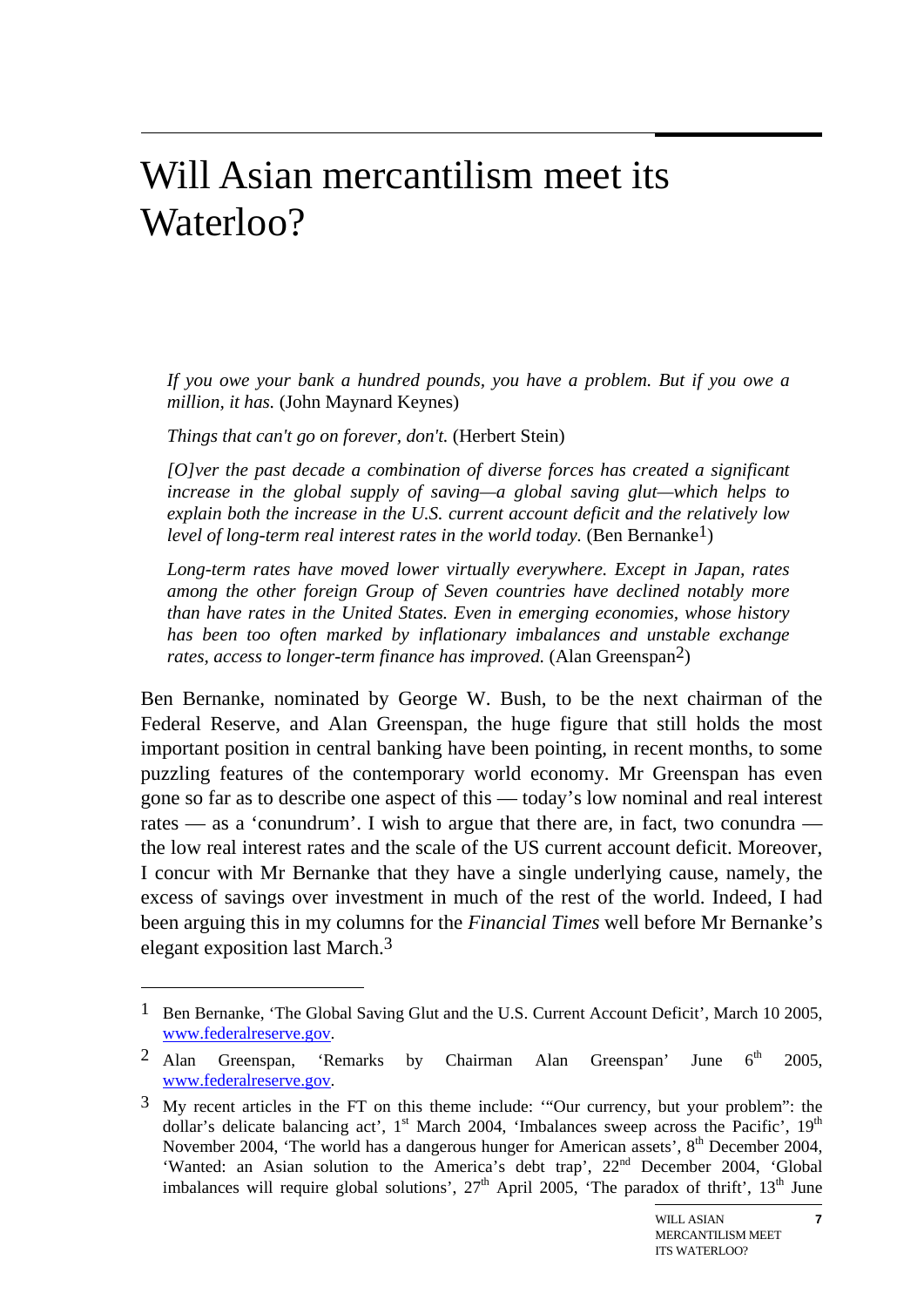$\overline{a}$ In what follows I will begin with the twin conundra and the underlying explanation for both: the savings glut in much of the world. I will then turn to the global picture of savings and investment, thereby identifying the principal surplus regions. It will turn out that declining investment rates are more important than rising savings as an explanation for the surplus. Keynes would have called this a lack of 'animal spirits'. Behind the weak investment has been a series of asset price crashes: notably in Japan in the early 1990s, the Asian financial crises of 1997–98 and the global stock market crash after 2000. But the recent rise in the price of oil has also played a part, by shifting income from spender to savers across the globe.

The discussion then turns to the global balance of payments and, in particular, the policies that help sustain the savings surpluses. It turns out that about half of the overall surplus is in Asia, while the remainder is divided roughly equally between the oil exporters and western Europe. The United States is not the only significant deficit country. But it is much the most important. Its deficit absorbs roughly threequarters of the excess savings of the surplus regions.

What is special about the Asian region — both Japan and the emerging economies — is that these countries are intervening heavily in exchange markets: astonishingly, close to half of the foreign currency reserves in the world — a sum of nearly \$2,000 billion — has been accumulated in the last three and a half years. Their surpluses are, I will argue, the result of deliberate policy, not just of voluntary private behaviour. For this, there are several explanations. Among the most important is 'exchange-rate protectionism' — or, in an older terminology, mercantilism, by which is meant an overwhelming focus on exports and a strong current account position. In recent years, a number of economists associated with Deutsche Bank have referred to this as a 'new Bretton Woods'.4

Then I will turn to the US response. I will argue that the United States has to accommodate the rest of the world's growing desire to accumulate US assets. At the real exchange rate dictated by the behaviour of the rest of the world, internal balance requires a huge surplus of spending over income or, in terms of the Salter-Swan model, of demand for tradeables over supply. The US monetary and fiscal authorities have to follow the policies that will offset the drain in the circular flow

 $\overline{a}$ 

<sup>2005, &#</sup>x27;Flowing uphill',  $27<sup>th</sup>$  June 2005, 'Multilateral leadership can right the ship',  $28<sup>th</sup>$  June 2005 and 'Capital flows must change course',  $28<sup>th</sup>$  August 2005.

<sup>4</sup> See Michael P. Dooley, David Folkerts-Landau and Peter M. Garber, 'Savings Gluts and Interest Rates: the Missing Link to Europe'; National Bureau of Economic Research Working Paper 11520, July 2005, www.nber.org, 'The US Current Account Deficit and Economic Development: Collateral for a Total Return Swap', National Bureau of Economic Research Working Paper 10727, August 2004, www.nber.org, 'Direct Investment, Rising Real Wages, and the Absorption of Excess Labour in the Periphery', National Bureau of Economic Research Working Paper 10626, July 2004, www.nber.org.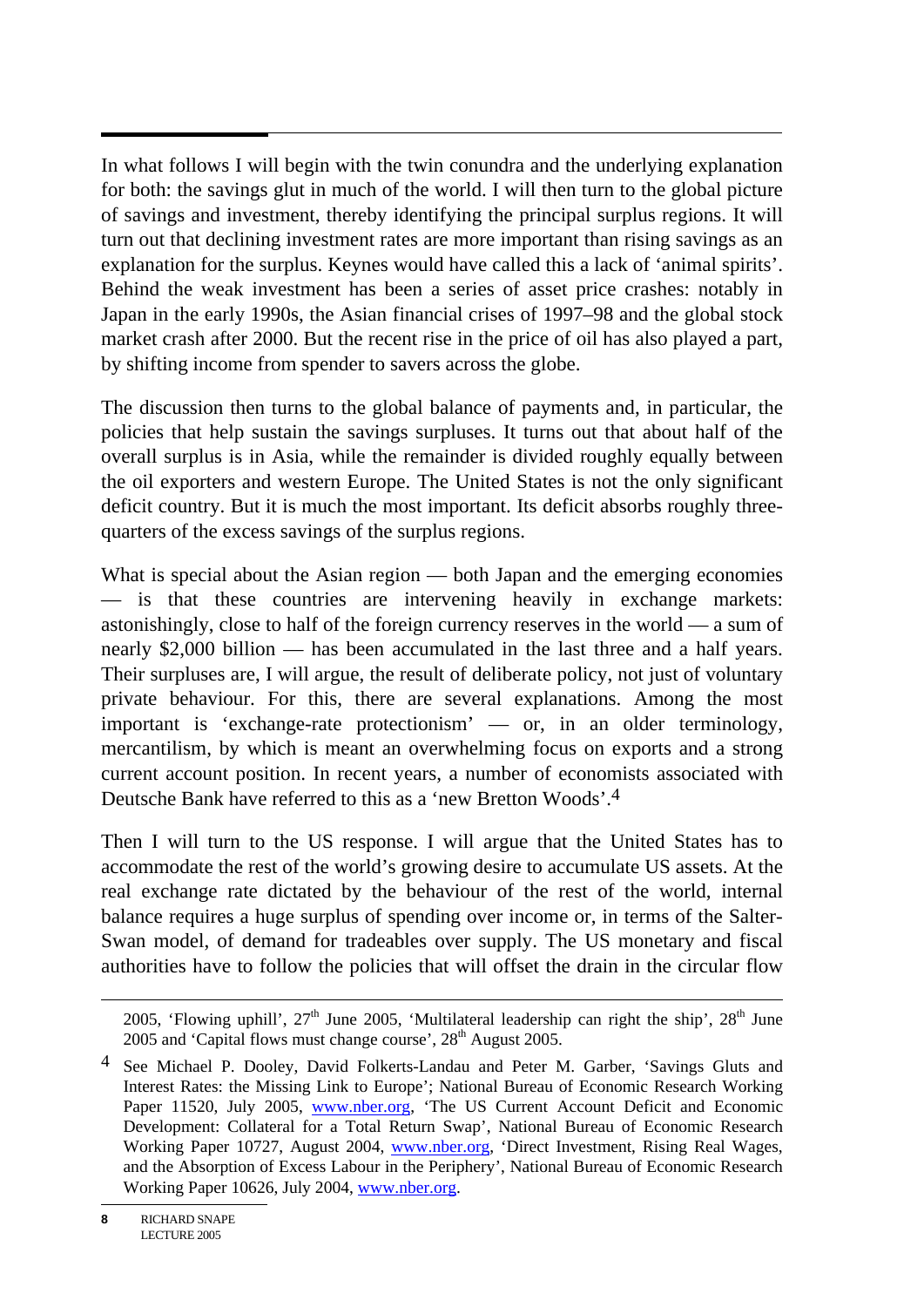of income that is coming from the current account deficit. In aggregate, US spending has to exceed potential output by about 6–7 per cent of GDP.

The final section asks how this might end. There are, I will argue, good reasons for both sides to continue in the present direction. But there are also sizeable risks. Perhaps the most obvious is an explosive increase in US protectionist pressure in the next cyclical downturn, if not sooner. Is it desirable, I ask, for a country as big as China to follow the mercantilist policies of previous fast-growing Asian economies? I will suggest that it is not. There should, instead, be a move towards more flexible exchange rate regimes and, as a corollary, greater attention to increasing domestic demand. If that does not happen quite soon, it may prove at the least difficult, if not impossible, to sustain the open world trading system in which Richard Snape believed so strongly.

# **The conundra**

Figures 1 and 2 both give essentially the same picture: real interest rates are currently extremely low. An IMF estimate of global long-term real interest rates, published in the April *World Economic Outlook*, suggests that they were then running at about 2 per cent (figure 1). The only period in the last 35 years when they were lower was the 1970s, an era of unexpected inflation. These inevitably rough estimates are given strong support by data on index-linked government bonds in the United Kingdom and United States (figure 2). Real interest rates have collapsed to as low as 1.5 per cent in these cases.

Note that we are talking here of real interest rates, not nominal ones. Thus, the decline in global inflation cannot be the cause. Note, too, that this is not a period of recession or weak economic growth. On the contrary, the world economy has been growing quite healthily in recent years. Even at market prices, the world economy grew 4 per cent in 2004 and is forecast by the International Monetary Fund to grow 3.1 per cent this year.

Low real interest rates are just the first puzzle. The second one is the explosive rise in the US current account deficit (figure 3). As will be seen, the rise in the deficit has been almost continuous since the early 1990s. But it accelerated after the Asian financial crisis in 1997-98 and again after the post-bubble slowdown in 2001. Almost an eighth of the rest of the world's gross savings are, as a result, now being exported to the United States.

**9**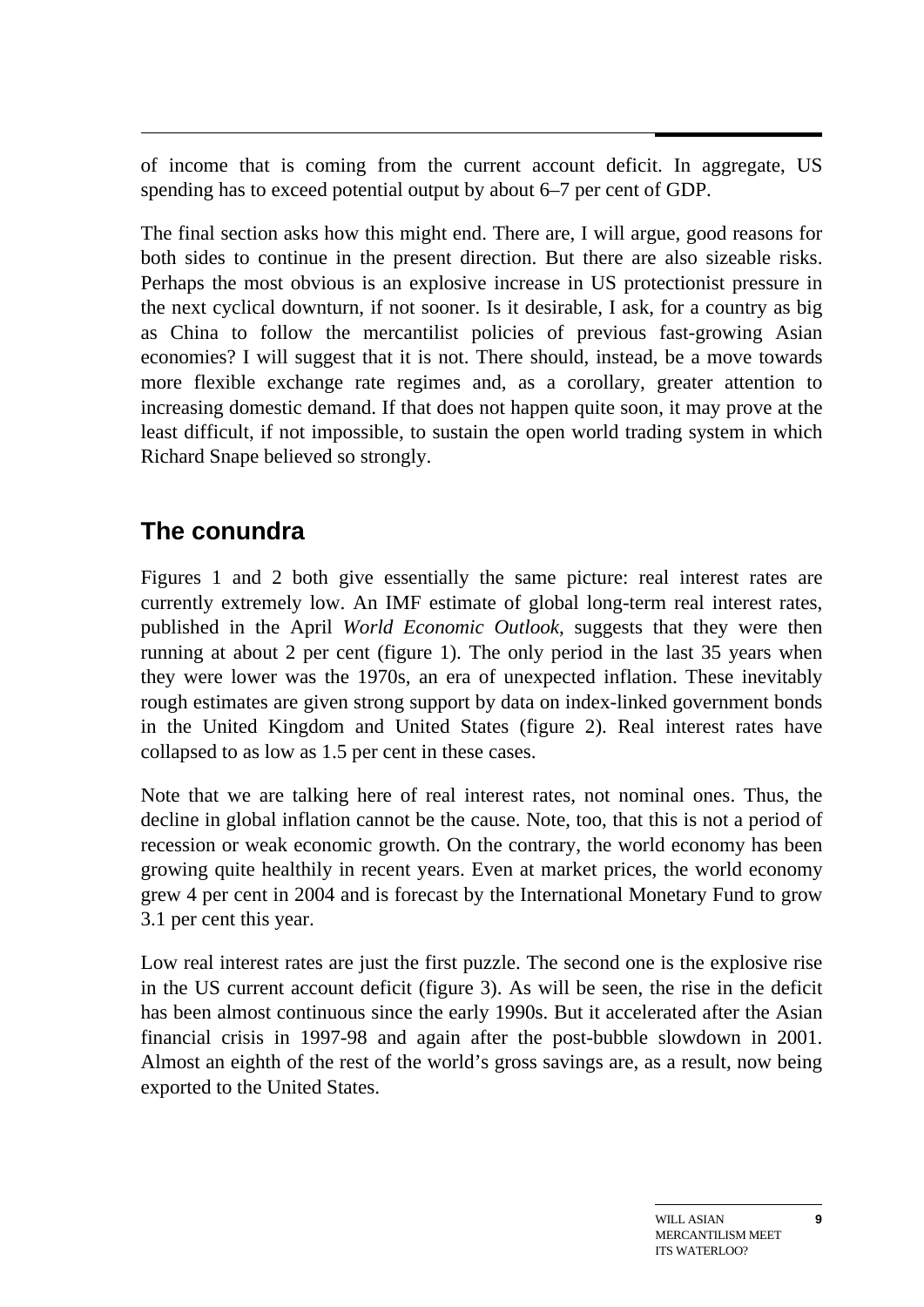

*Data source:* IMF World Economic Outlook, April 2005.



UK 3% INFL. 5-15 YRS - RED. YIELD - ML US RED. YIELD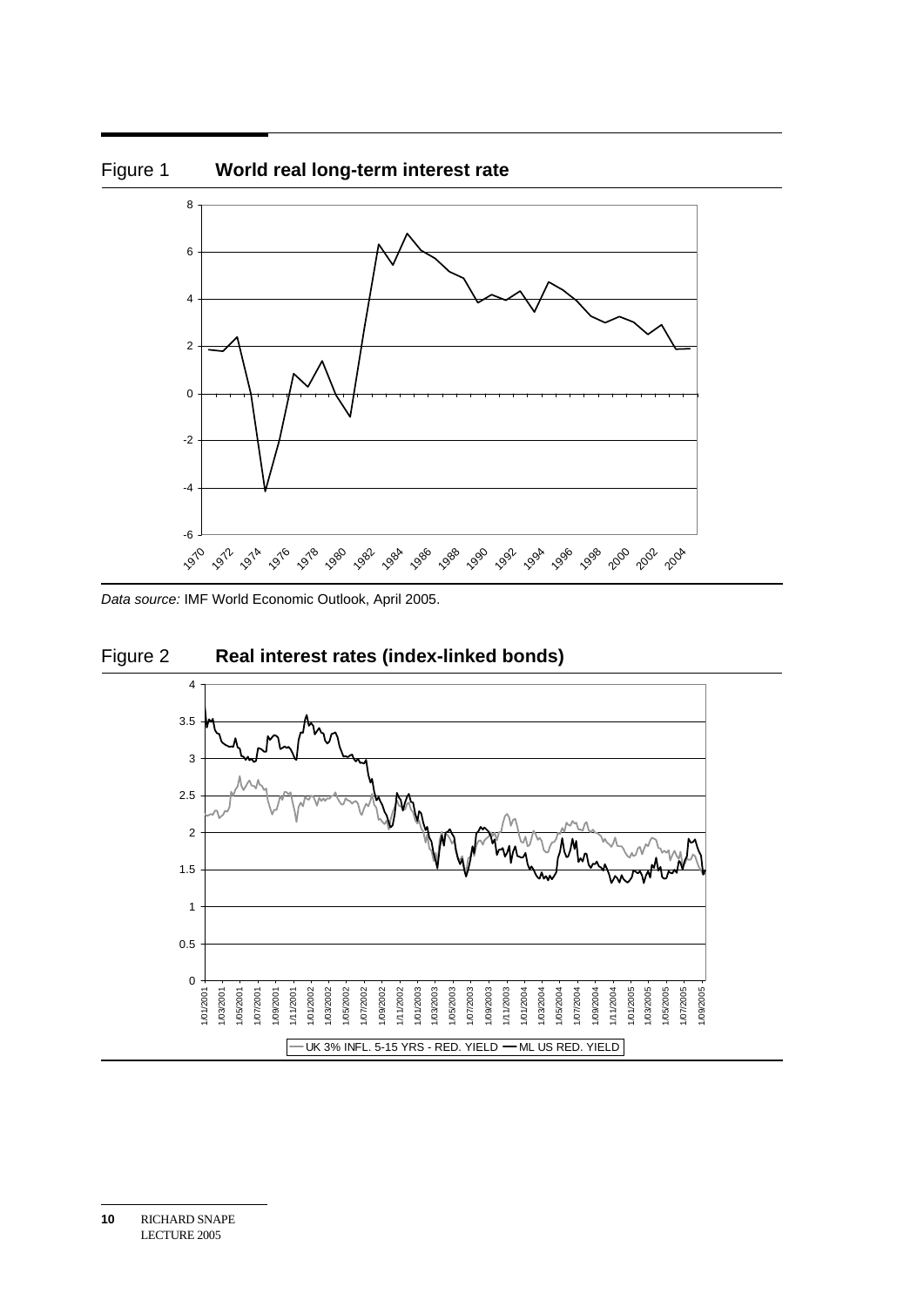

## **Savings and investment across the globe**

How then is one to explain these twin phenomena? The obvious answer is that the rest of the world finds itself with more savings than it can profitably employ at home, even at low real interest rates. It is also choosing to put a large part of this surplus in the United States. Since 2000, the vast bulk of this money has been put in dollar bonds, which, it should be noted, offer low nominal and real interest rates and provide no hedge against a decline in the external value of the dollar. The US external deficits are not crowding out investment in the rest of the world. Rather the rest of the world's excess savings are crowding in US deficits.

If we look more closely at the principal surplus regions, we find a complex picture. In some cases, savings and investment rates have both risen; in others savings have risen and investment has fallen; and in some cases, savings and investment have both fallen. But the pattern always ends up with an increase in the gap between savings and investment.

Figures 4 to 13 give us the overview we need.

In the case of Japan (figure 4), investment has been falling since 1990, as a share of GDP. So has saving, but this is largely because of the big fiscal deficits. The surplus of savings over investment in the private sector is about 9 per cent of GDP, predominantly in the corporate sector. This is offset by Japan's government dis-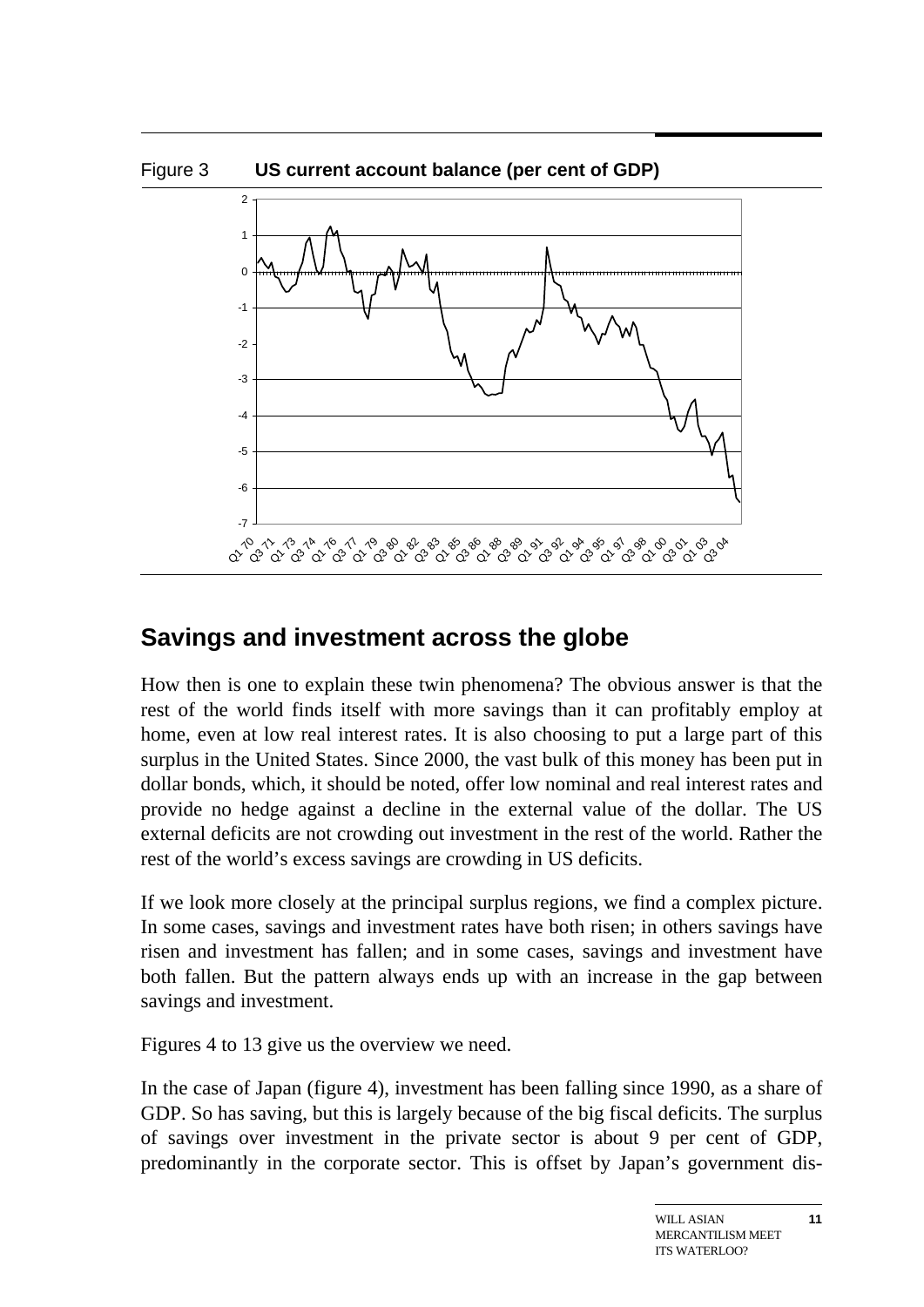saving and the current account surplus. Meanwhile, in the Eurozone, savings and investment have been in closer balance, but the region has tended to generate a small surplus in recent years (figure 5).





*Data source:* IMF, WEO September 2005.





*Data source:* IMF, WEO September 2005.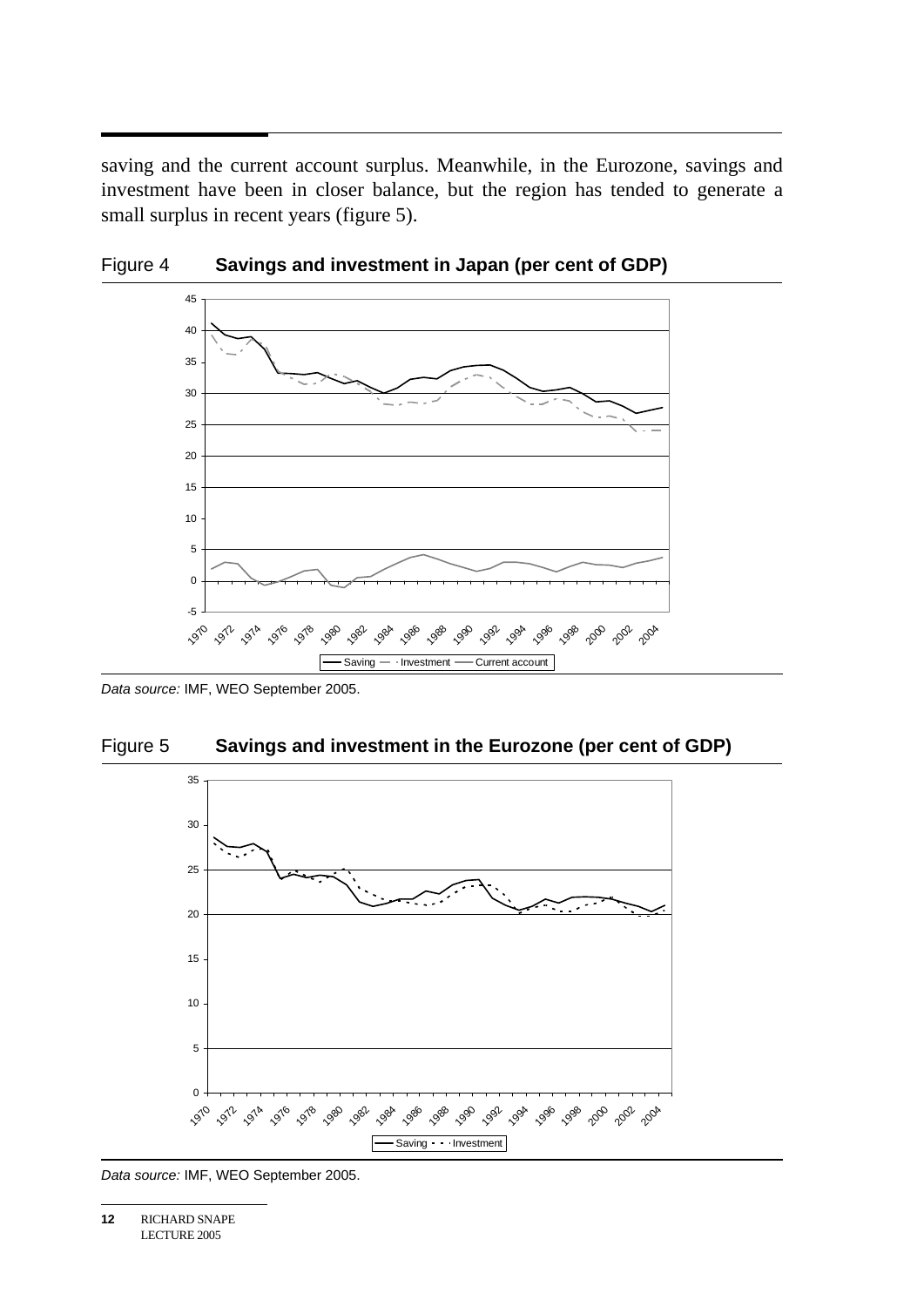$\overline{a}$ Now let us look at the East Asian emerging market economies (other than China). These have had consistently high savings rates of about 30 per cent of GDP, but suffered a collapse in investment rates in 1997-98, which has not been reversed (figure 6). China, however, has had soaring investment, which has reached the stupendous level of 45 per cent of GDP, but savings have risen even faster (figure 7). While it would be interesting to look at the underlying composition of savings in all these cases, space and time forbid. But the pattern in China is so important and extraordinary that it deserves special examination (figure 8). Contrary to the general view, it is not household savings, high though they are, that are driving China's soaring savings rate, but the profits of the enterprise sector and public savings. Both are policy decisions: the former because the government is not taking and spending the dividends from state-owned enterprises to which it is entitled; and the latter because it is the direct result of government decisions.

Meanwhile, both the oil producers and all other emerging market economies are also running surpluses of savings over investment (figures 9 and 10). The surpluses of the former are, as one might expect, recent. The surpluses of the latter are also relatively recent. The overall picture, in any case, is of savings surpluses almost everywhere. Indeed, the only regions to be running significant deficits are central and eastern Europe and the 'Anglosphere', particularly the United States, the United Kingdom and Australia. Overall, moreover, emerging market economies are capital exporters and the advanced countries are capital importers (figure 11).

### Figure 6 **Savings and investment in East Asian emerging economies (per cent of GDP)**



*Data source:* IMF, WEO September 2005.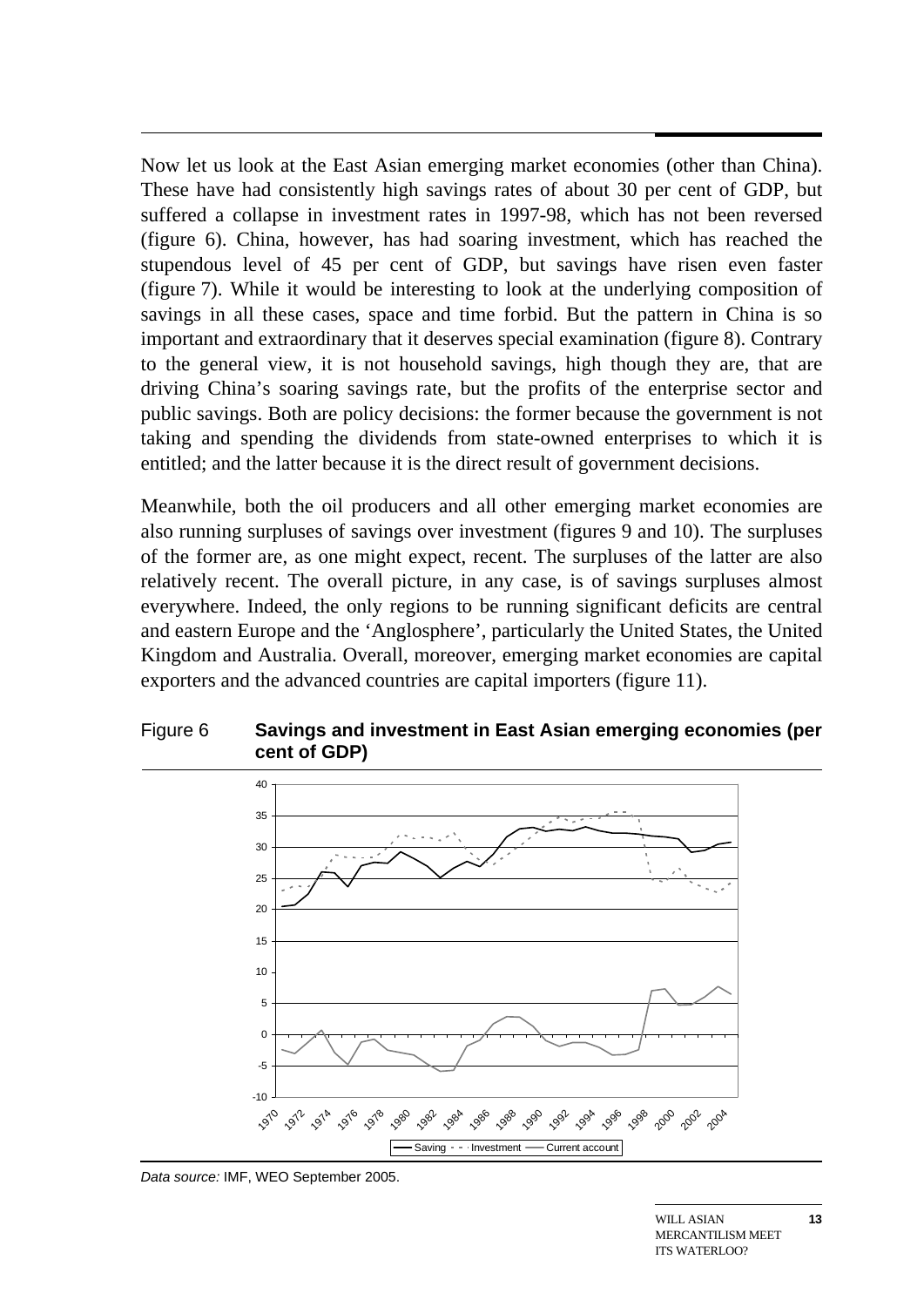

Figure 7 **Savings and investment in China (per cent of GDP)** 

*Data source:* IMF, WEO September 2005.





*Data source:* IMF, WEO September 2005.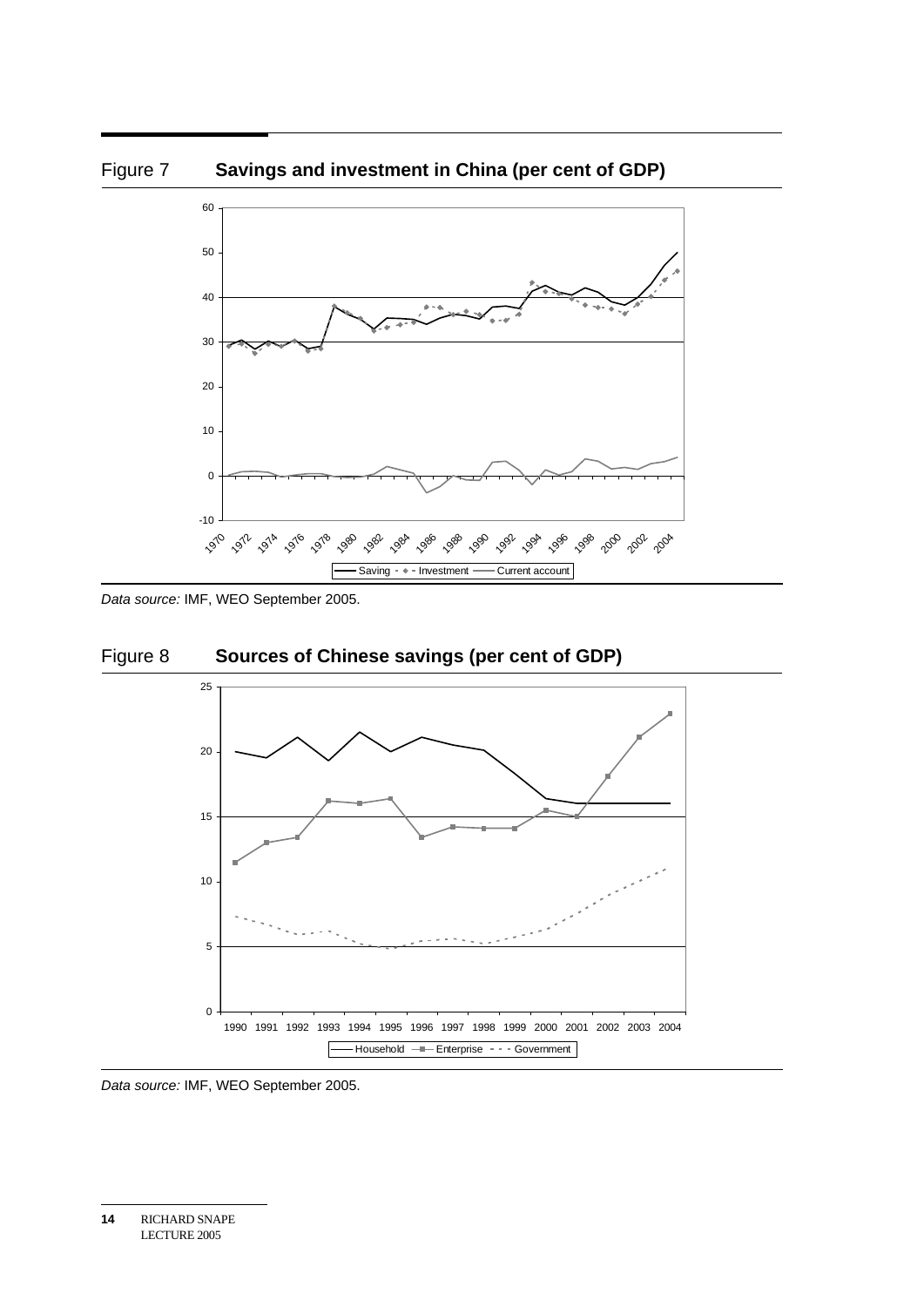



*Data source:* IMF, WEO September 2005.





*Data source:* IMF, WEO September 2005.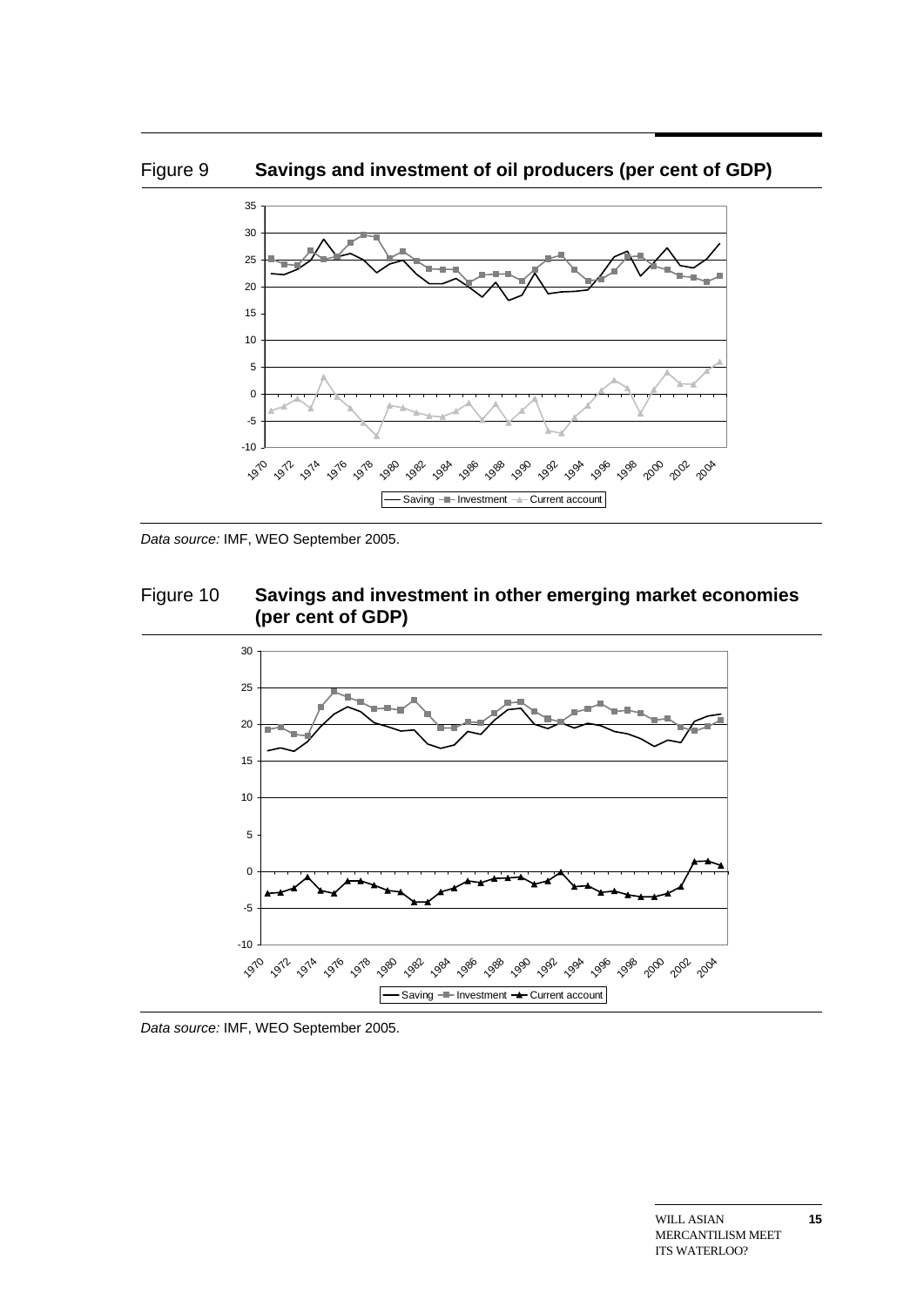

*Data source:* IMF WEO September 2005.

Now turn to the United States, which is absorbing nearly all of these surpluses (figure 12). The principal counterpart of the growing shortage of savings is a decline in the savings rate rather than a rise in the investment rate. The drivers of this decline in US savings are falling household and public sector savings (figure 13). As is true in most of the world, corporate profits and so savings are remarkably high in the United States at present.

#### Figure 12 **Savings and investment in the USA (per cent of GDP)**



*Data source:* IMF, WEO September 2005.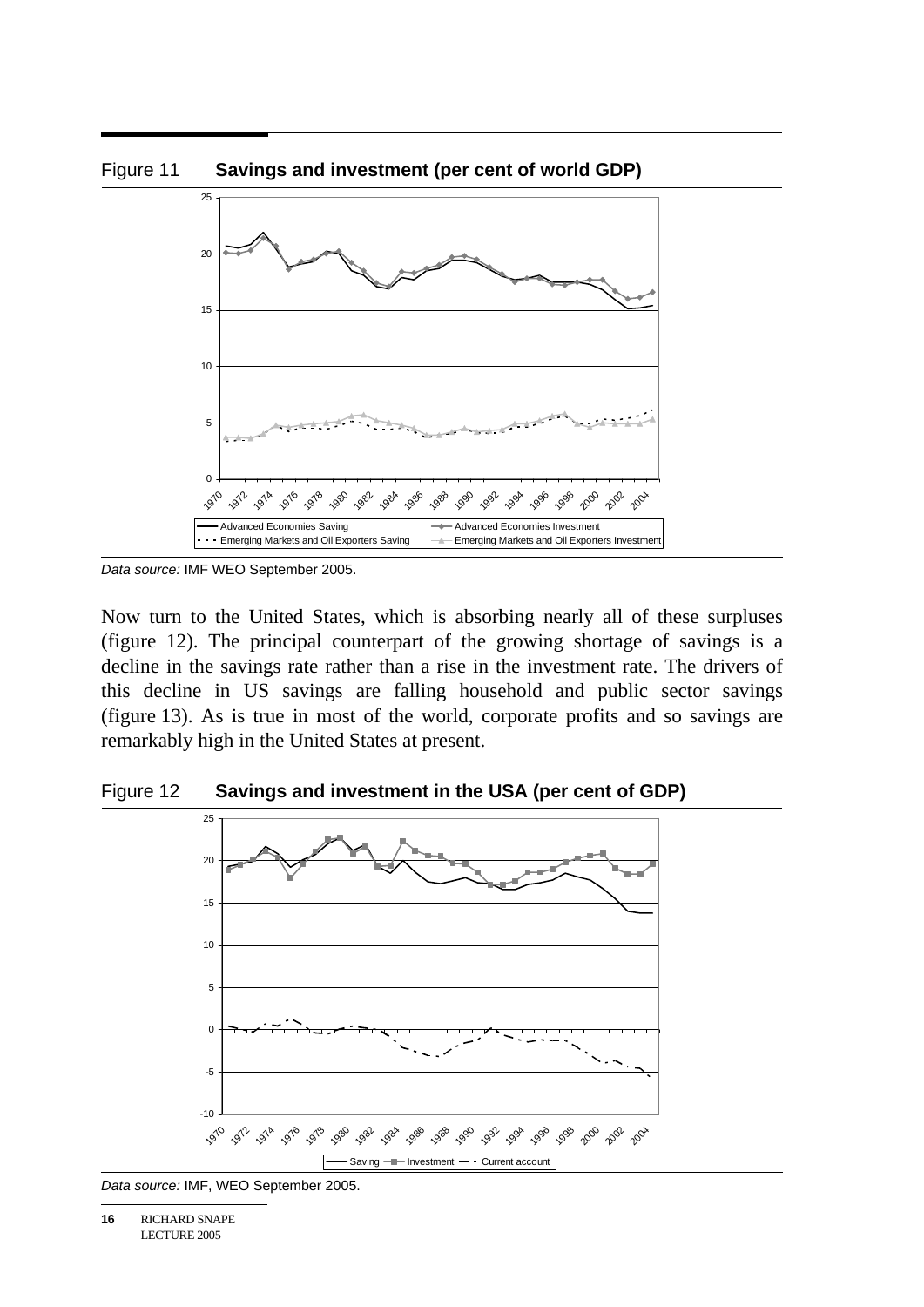

## **Global balance of payments**

The excess of savings over investment must show itself in the global pattern of current accounts and so, indeed, it does. As we can see in figure 14, the shifts have been very large. But the principal shifts have been in emerging economies, on the one hand, and in the United States, on the other. Between 1996 and 2004, the swing in the aggregate current accounts of the former was the massive sum of \$421 billion. The counterpart swing of the United States was \$541 billion. Thus, almost 80 per cent of the counterpart to the increase in the US deficit has been the swing of emerging market economies in current account surplus.

Figures 15 and 16 give the same picture, but, rather more interestingly, as a share of global GDP. Asia generates roughly half of the surplus, Europe and the oil exporters about a quarter each. The Asian surplus, in turn, is divided roughly equally between Japan and emerging Asia. The big recent surge in the surplus of the oil exporters is evident. But so is the big shift in Asian emerging market economies, between 1996 and 1998 and again, with rise of the Chinese surplus, after 2001.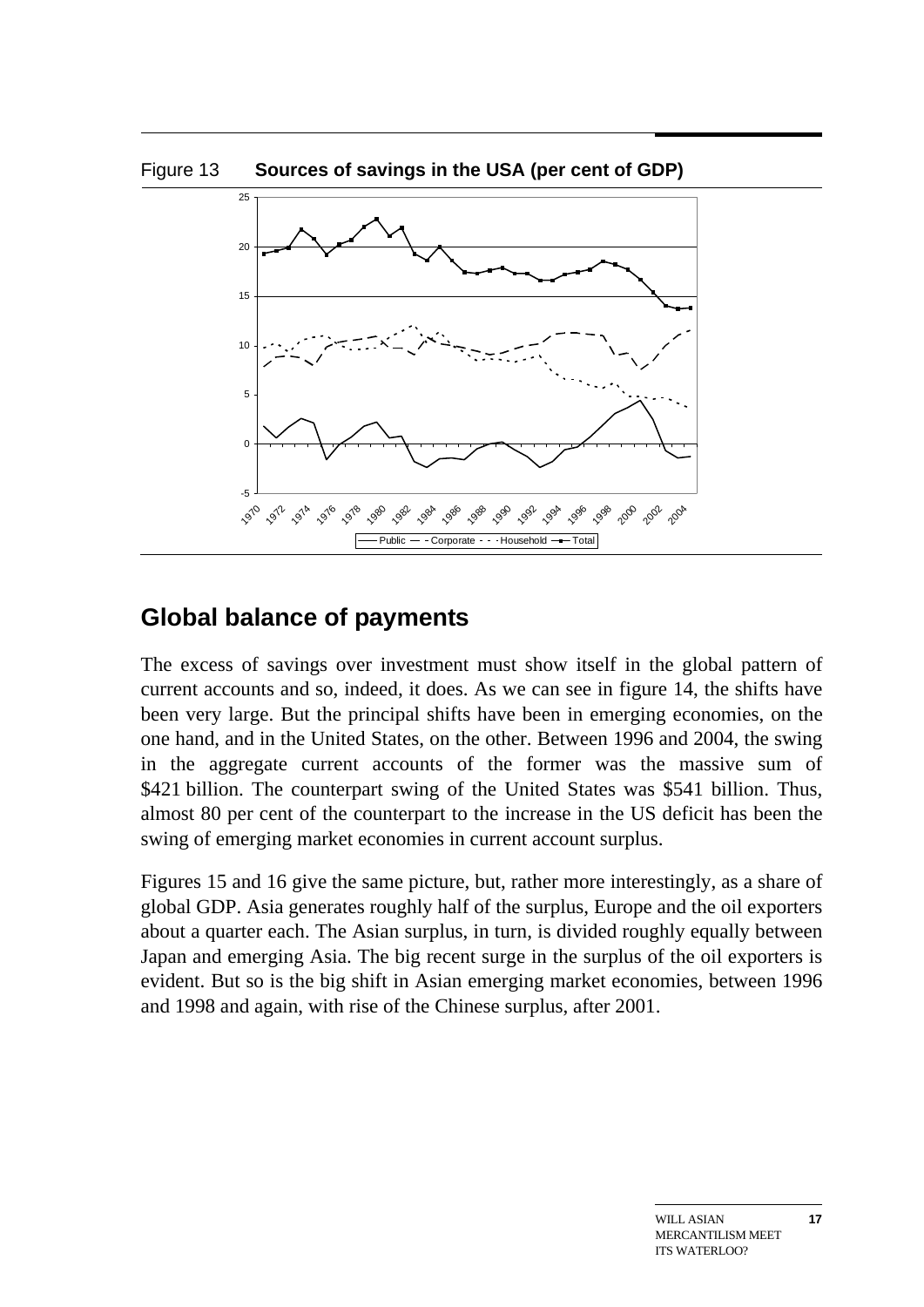



*Data source:* IMF, World Economic Outlook, April 2004.





*Data source:* IMF.

**18** RICHARD SNAPE LECTURE 2005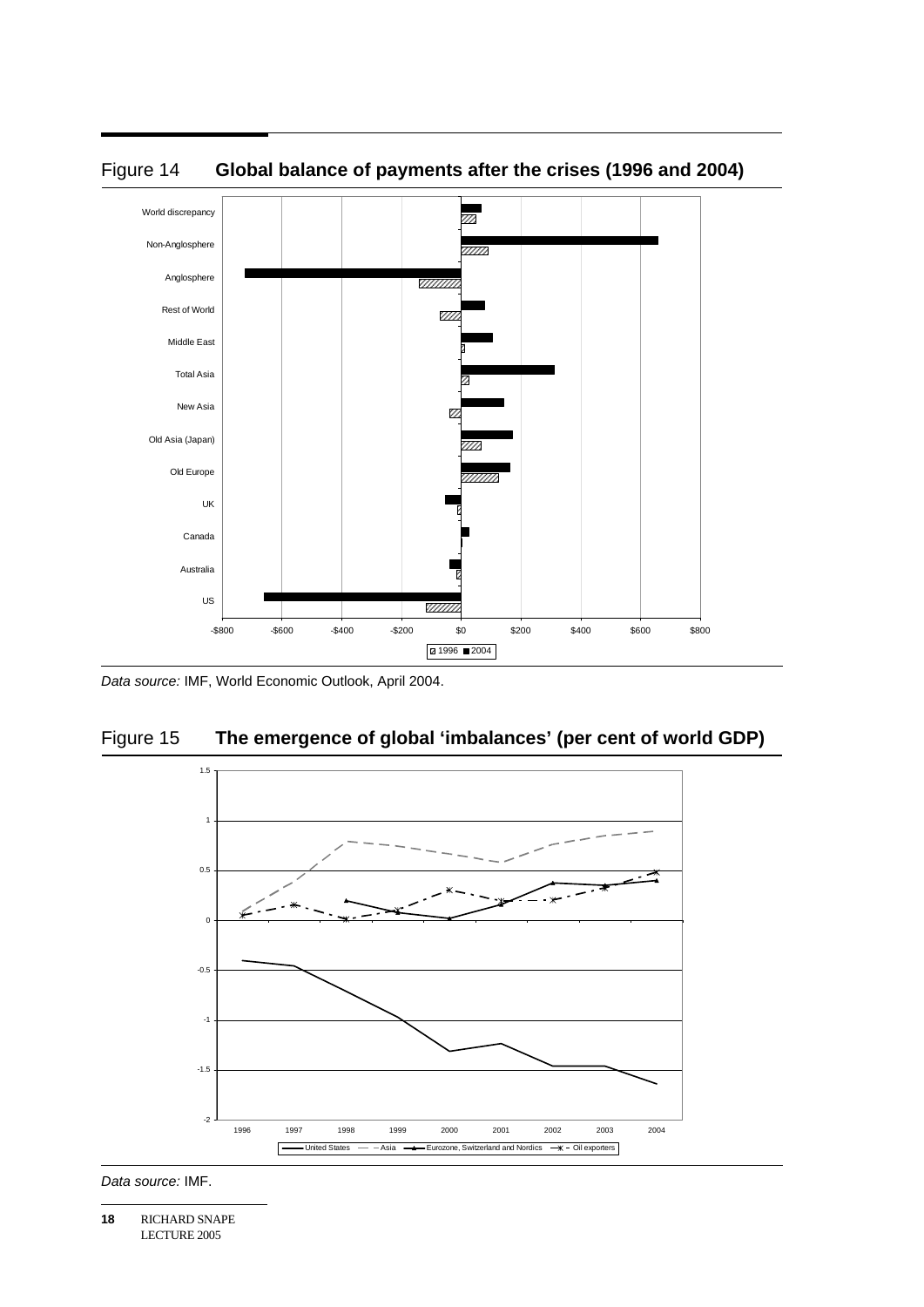Figure 16 **Asia's role as a surplus region (per cent of world GDP)** 



*Data source:* IMF.

Now look at figures 17, 18 and 19. Here comes the heart of our story. The current account deficits swung into surpluses, as we already know. But the inflows of foreign direct investment also continued. These huge surpluses of foreign exchange had to be offset by something and they were: massive foreign currency accumulation to prevent movement of the exchange rates. If this had not happened, the current account surpluses would have disappeared, on the (highly plausible) assumption that the flow of capital would have continued, particularly to China. Of course, that would also have required changes in monetary and fiscal policies in the emerging market economies.

Even though China is forecast to generate only about a quarter of the current account surplus of emerging market economies in 2005, it represents the most intriguing story. This year, for example, the Chinese current account surplus is forecast at \$116 billion. To this must be added a possible inflow of perhaps \$70 billion in foreign direct investment and a speculative inflow of \$40 billion, or so. That then is balanced by reserve accumulations of perhaps \$230 billion, which is well over 10 per cent of GDP. The private sector then is trying to drive China into current account deficit. The government is, in turn, trying very hard to prevent this from happening.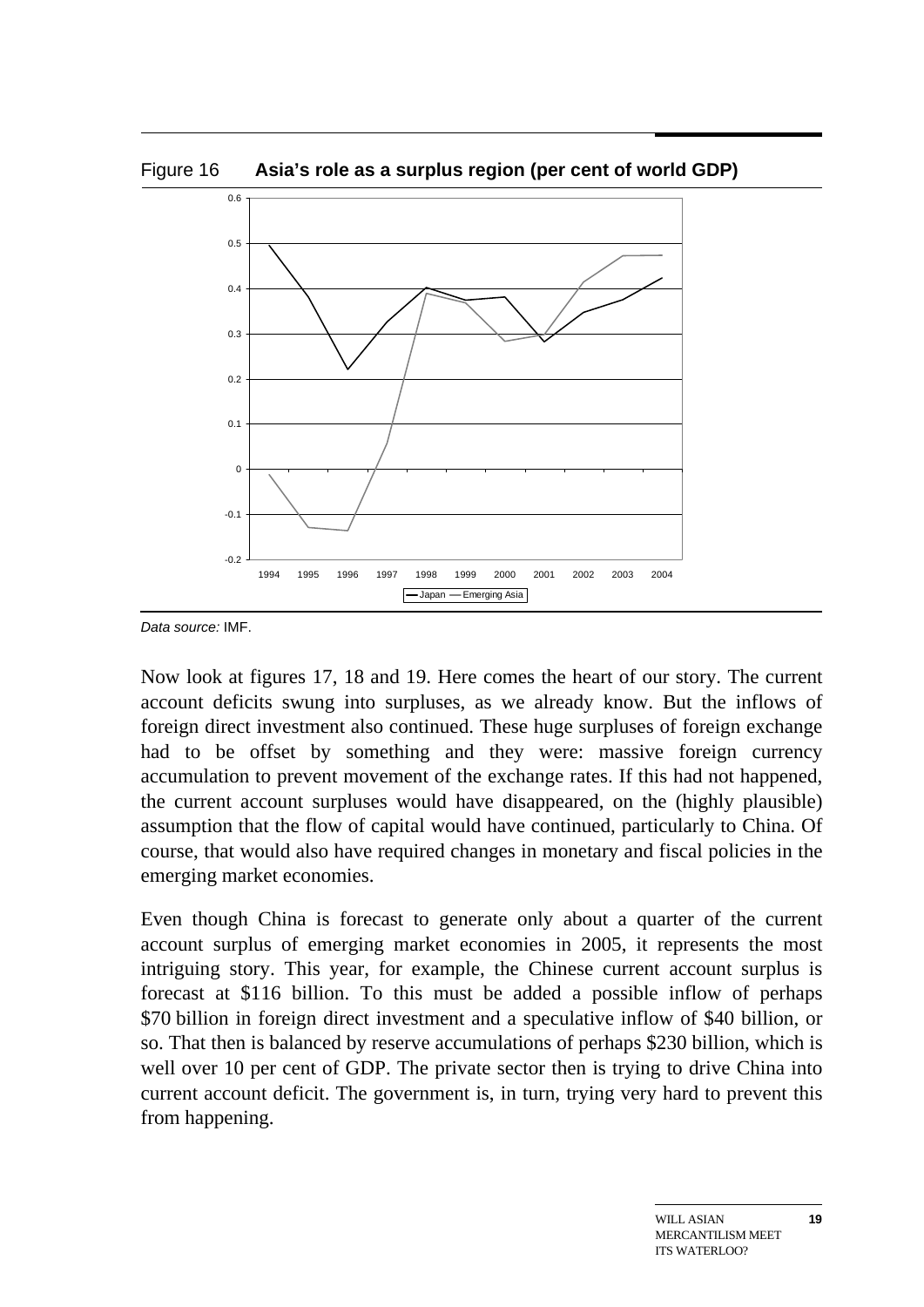Figure 17 Balance of payments of emerging market economies (\$ billion)



#### Figure 18 **Balance of payments of emerging Asia**



*Data source:* IMF.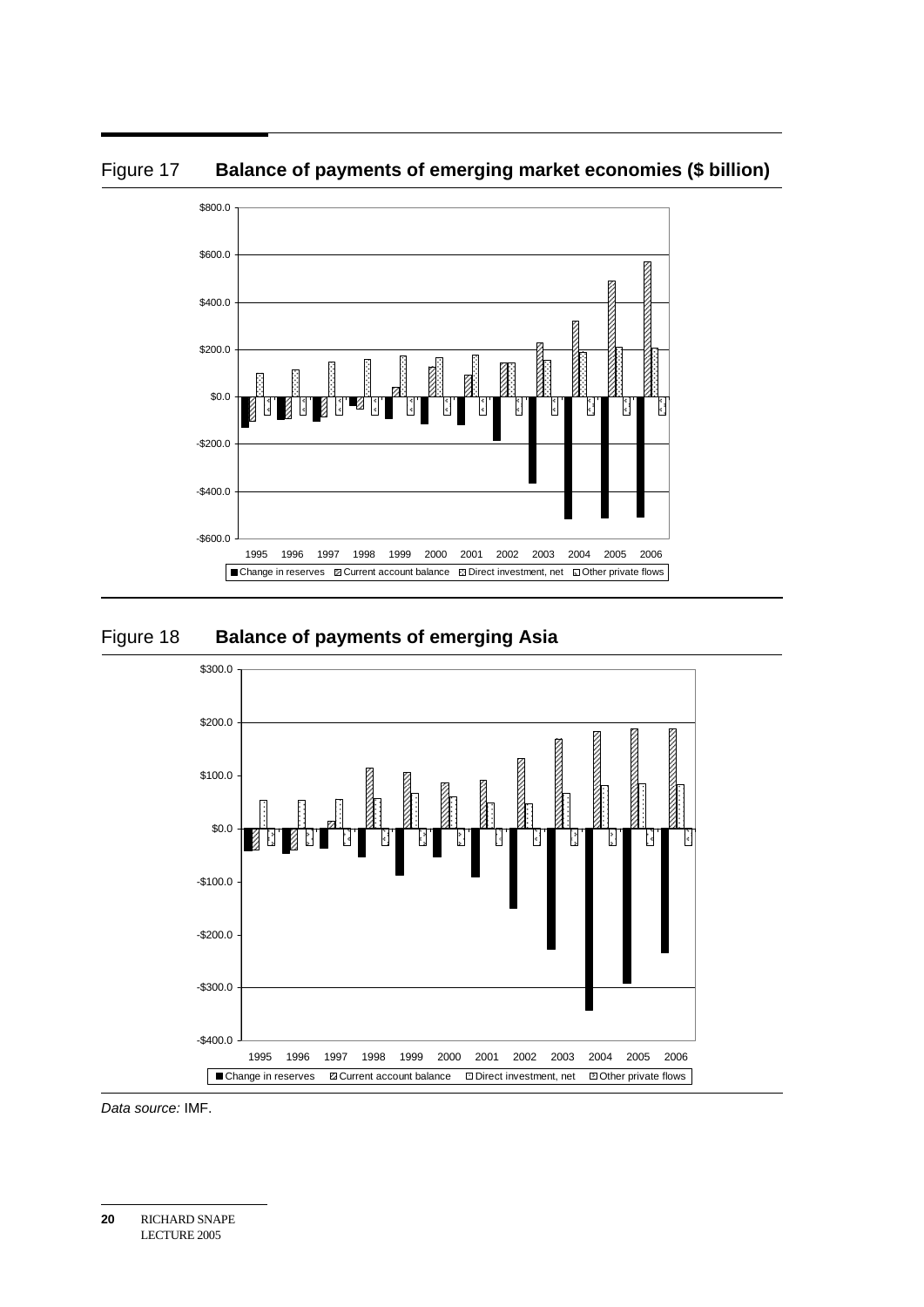Figure 19 **China's balance of payments (\$ billion)** 



What is more they are succeeding, as figure 20 also shows. The emerging market economies have been highly successful in preventing large movements in their exchange rates. It is, as the chart shows, perfectly possible to 'buck the market', provided one is trying to prevent one's currency from appreciating. Most Asian countries have succeeded in keeping their currency down. The price, of course, has been massive increases in foreign currency reserves (see figure 21). By July China's had reached \$733 billion, which is more than a third of GDP. Between December 2001 and July 2005, China's reserves rose by \$520 billion, Japan's foreign currency reserves by \$430 billion, Taiwan's by \$130 billion, South Korea's by \$100 billion and India's by \$90 billion. We do not know the precise composition of these official reserves, but the bulk was certainly in US dollars.

Again, theory suggests that, in the long run, the monetary effects of such accumulations of foreign currency reserves will generate overheating, inflation and so, ultimately, a depreciation of the real exchange rate. In fact, this is not happening. The reserve accumulation is being sterilised in a number of ways. As figure 22 shows, the scale of sterilisation of the direct monetary effects of reserve accumulation has been very large. What makes this operation relatively straightforward is the low level of domestic interest rates, which eliminates the budgetary cost of intervention altogether. In the long run, however, it is likely that sterilisation will fail. Current savings rates also seem implausibly high in China.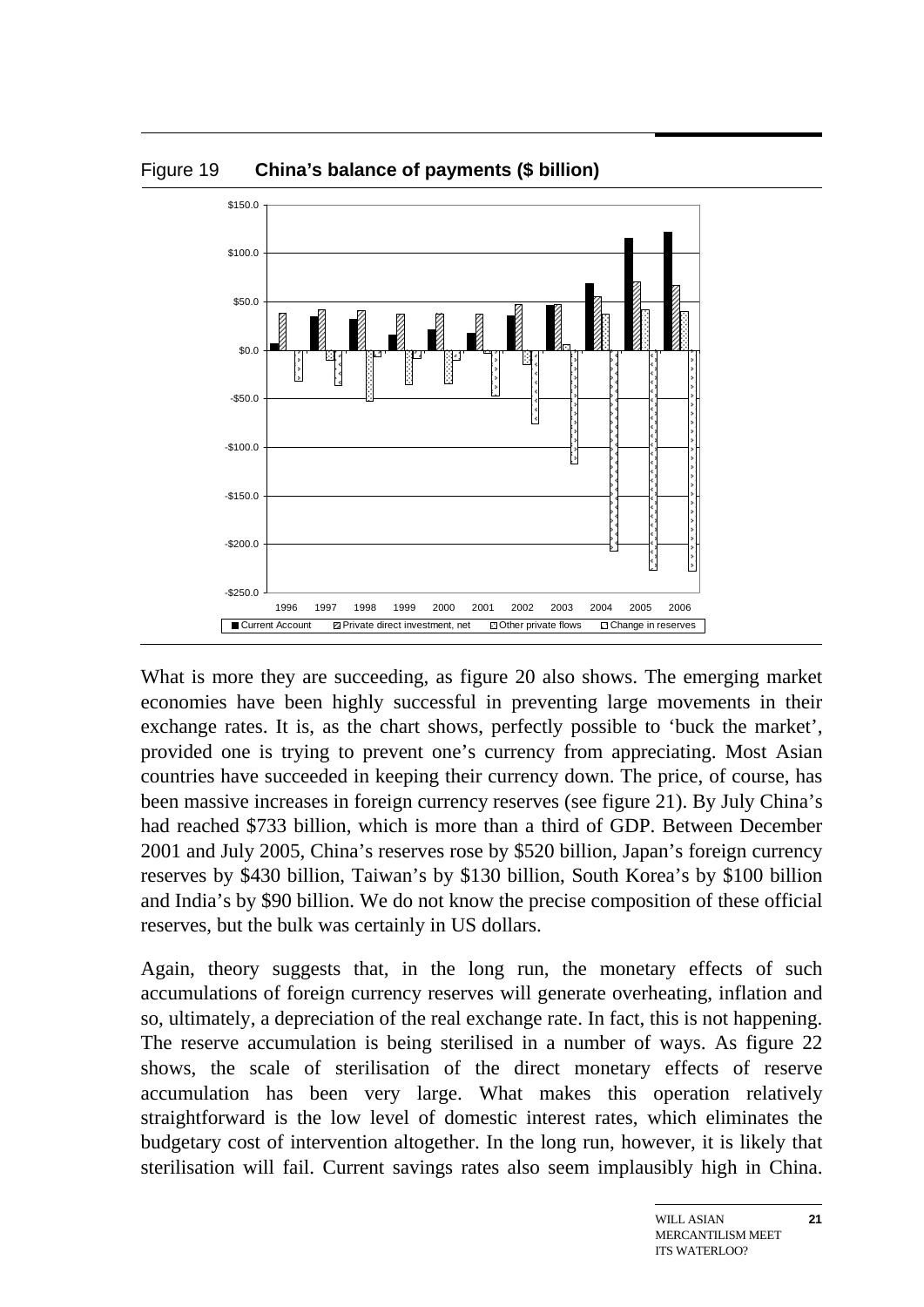$\overline{a}$ When spending starts to grow, inflationary pressures are likely to emerge. The real exchange rate will then begin to adjust. But that is certainly not happening at the moment.



### Figure 20 **Currency movement against the US dollar (31 December 2002 – 20 October 2005)**

Figure 21 **Foreign currency reserves (\$ billion)** 

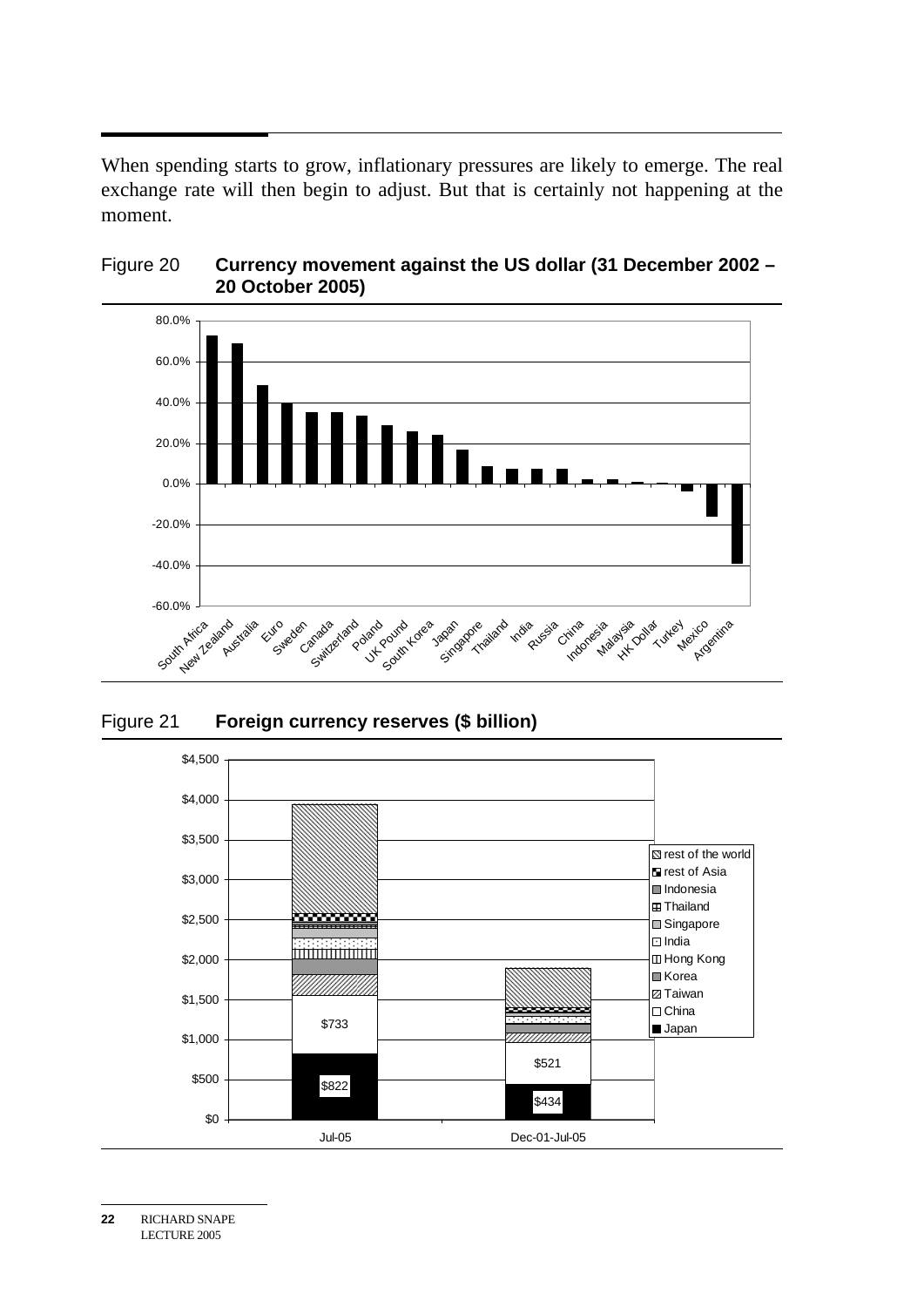#### Figure 22 **Sterilisation (reserves growth, less growth of base money, as per cent of GDP)**



*Data source:* IMF.

The overall picture then is quite clear. The current global balance of payments is, indeed, a reflection of savings-investment balances, but these are not themselves something that has just happened. They are the byproduct of policy decisions taken by governments. This is particularly true of Asia, where deliberate attempts to preserve export competitiveness are supported by macroeconomic policies that succeed in sustaining the counterpart domestic savings surplus and so maintain internal balance, despite the high external surplus.

## **The US response**

How is the United States responding to the behaviour of the rest of the world? The answer is that it is running demand policy that accommodates the world's excess savings and still sustains US output as close as possible to its potential. It is the country best able to fulfil this global 'adding up' function because it is able to issue the world's most desired monetary store of value.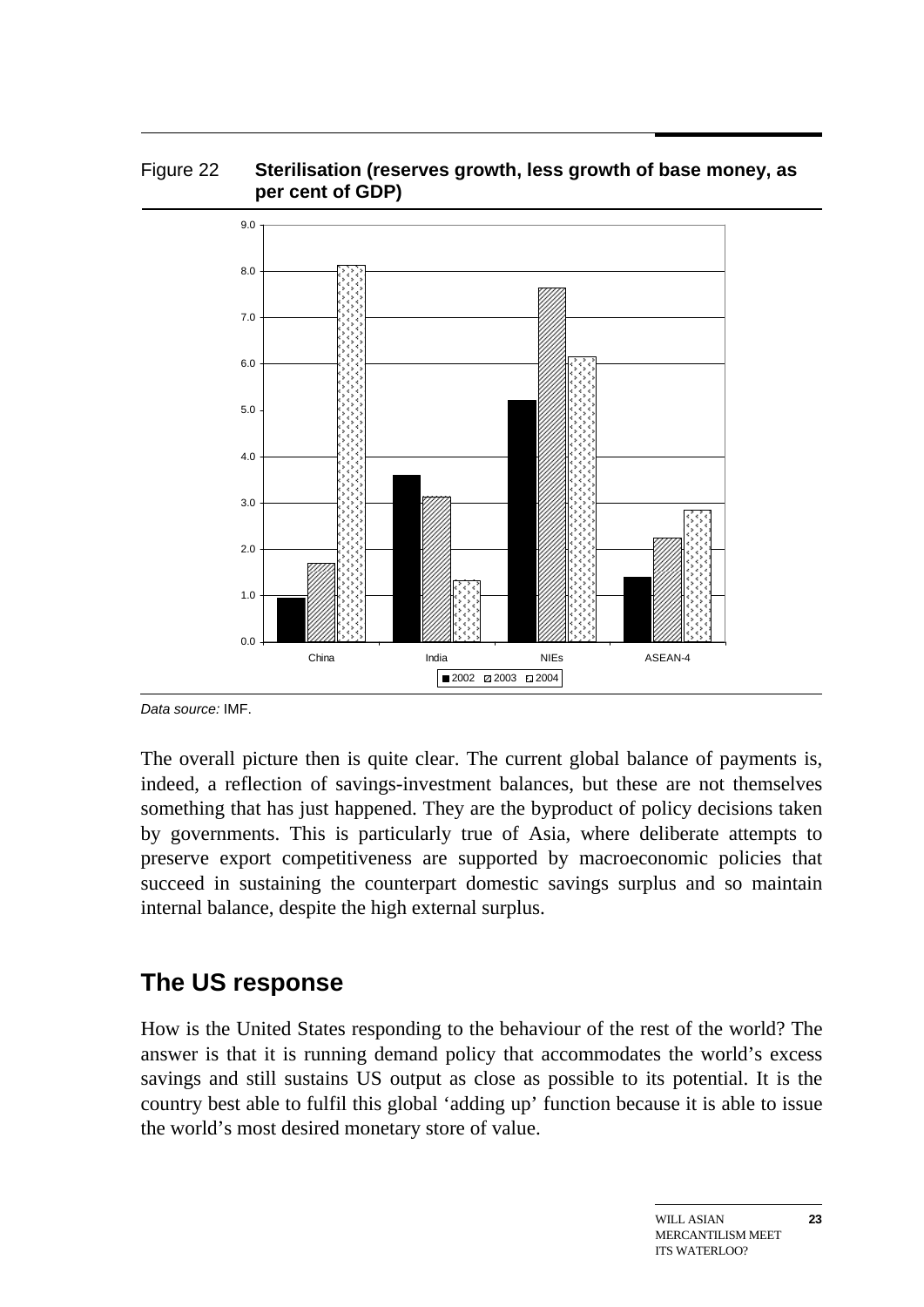$\overline{a}$ That the United States is not an autonomous actor, but at the mercy of events in the rest of the world is difficult for many Americans to accept, but easy enough to see from an analysis of the financial balances — the relationship between income and spending — of the three principal sectors of an open economy: foreigners, the government and the private sector (figure 23). For most of US post-war history, the private sector ran a small financial surplus, the government ran deficits and the foreign sector was broadly in balance. There was a big current account deficit in the early 1980s, whose domestic counterpart was the fiscal deficit — the famous twin deficits. But that external deficit had disappeared by 1990. Since then, however, something quite unprecedented has happened.

The foreign sector went into ever larger surplus with the United States (ie the current account deficit increased steadily to reach 6 per cent of GDP), with most of this increase since 1997, the year of the Asian crisis.



Figure 23 **Financial balances of the US economy (per cent of GDP)** 

Until 2000, the domestic counterpart of this rising foreign surplus was a move into deficit by the US private sector. During the bubble years, the private sector's financial balance swung from a surplus of 6 per cent of GDP in 1992 to a deficit of 5 per cent. This huge and entirely unprecedented movement by the US private sector into deficit — in a period in which spending grew faster than income by 11 percentage points of GDP — allowed the government to go temporarily into surplus.

After the bubble burst, the private sector went back into balance (though not, as one would normally have expected, into surplus). But since foreigners kept on lending,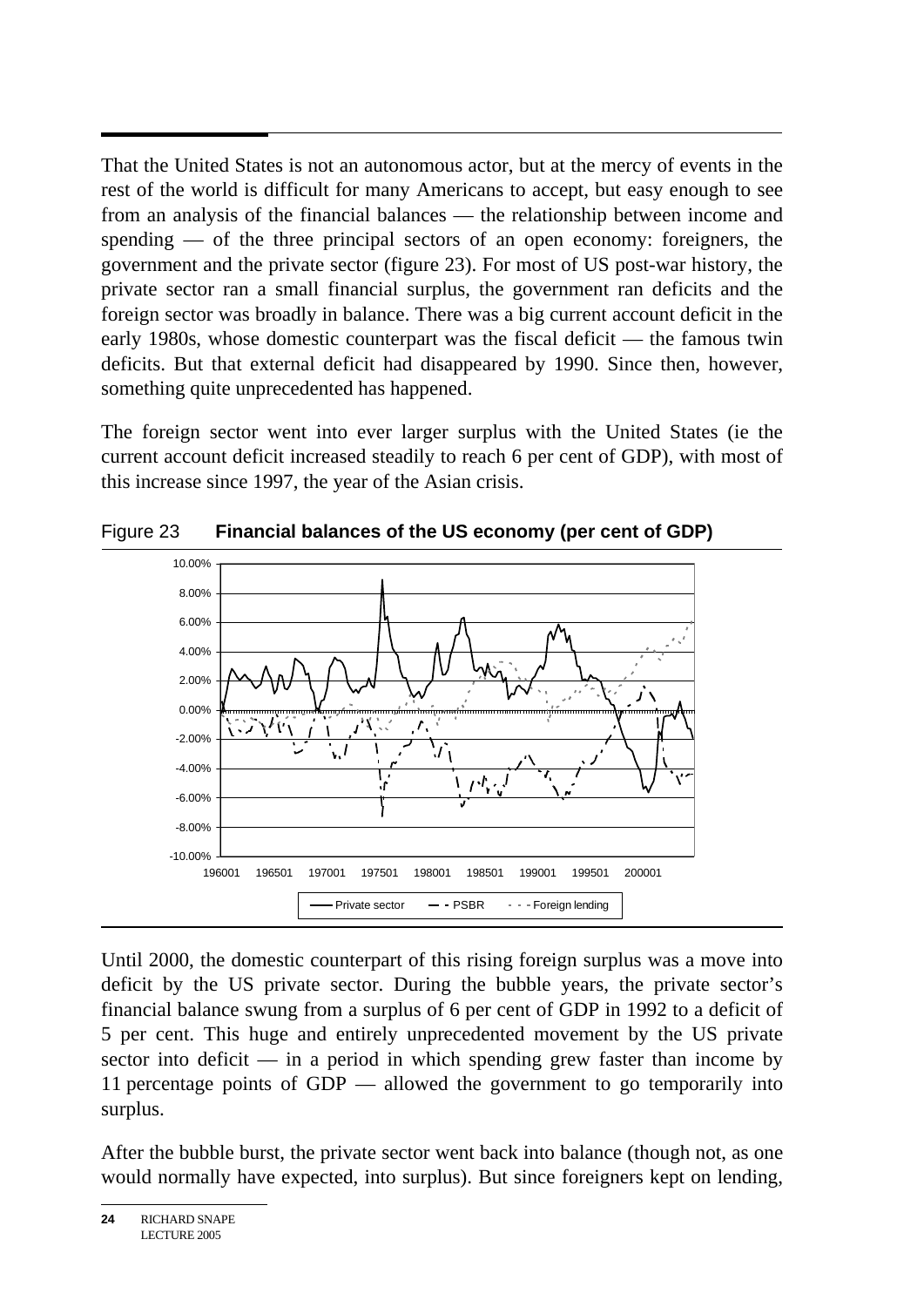$\ddot{\phantom{0}}$ it was the government that ended up taking the strain. The shift of the government into deficit is a perfect mirror image of the shift of the private sector into balance.

Thus, the job of sustaining demand in the context of the huge drain on demand of the current account deficit shifted from the private sector to the government sector. If the US government had not gone so massively into deficit, what would have happened? Either a big recession, which would have reduced the current account deficit somewhat, or a still more aggressive monetary policy. Fed Funds might well have hit zero, as the Federal Reserve tried to sustain a huge private sector financial deficit in the post-bubble era.

The widely held view that the fiscal deficit is causing the current account deficit is, therefore, the wrong way round. It is much closer to the truth to say that the current account deficit is causing the fiscal deficit.

It is equally wrong to argue that the current account deficit is merely the consequence of relatively fast US growth. It is rather the consequence of relatively fast demand growth, in relation to supply, itself a function of the overall real exchange rate  $-$  or, to put the point in less technical terms  $-$  of US (un)competitiveness.

This story can be told in the following way: US demand has had to grow faster than potential GDP to accommodate foreign lending. Technically, at the real exchange rate of the dollar created by the policies of the rest of the world, US demand has had to grow faster than potential output, if actual output is to grow in line with potential output. And that is again precisely what has happened. From 1997 to 2003, inclusive, real demand grew faster than GDP in every year, except 2001, the year of the slowdown. Cumulatively, the difference was more than 4 per cent of GDP. The price that had to be paid was policies that promoted what may well prove to be a housing bubble, after the earlier stock market bubble.

Necessarily, these relationships between US aggregate demand and supply have precise counterparts in capital flows and trade. Here, however, two points need to be made.

The capital flows pouring into the United States were, until 2001, private. So those who argued that the deficits reflected the unparalleled attractions of the US private sector to profit-seekers around the globe were correct. But between 2002 and 2004, 43 per cent of the finance of the current account came from official sources. In round numbers the net official inflow over these years was \$718 billion. In absolute terms, this is the largest 'foreign aid' programme in world history.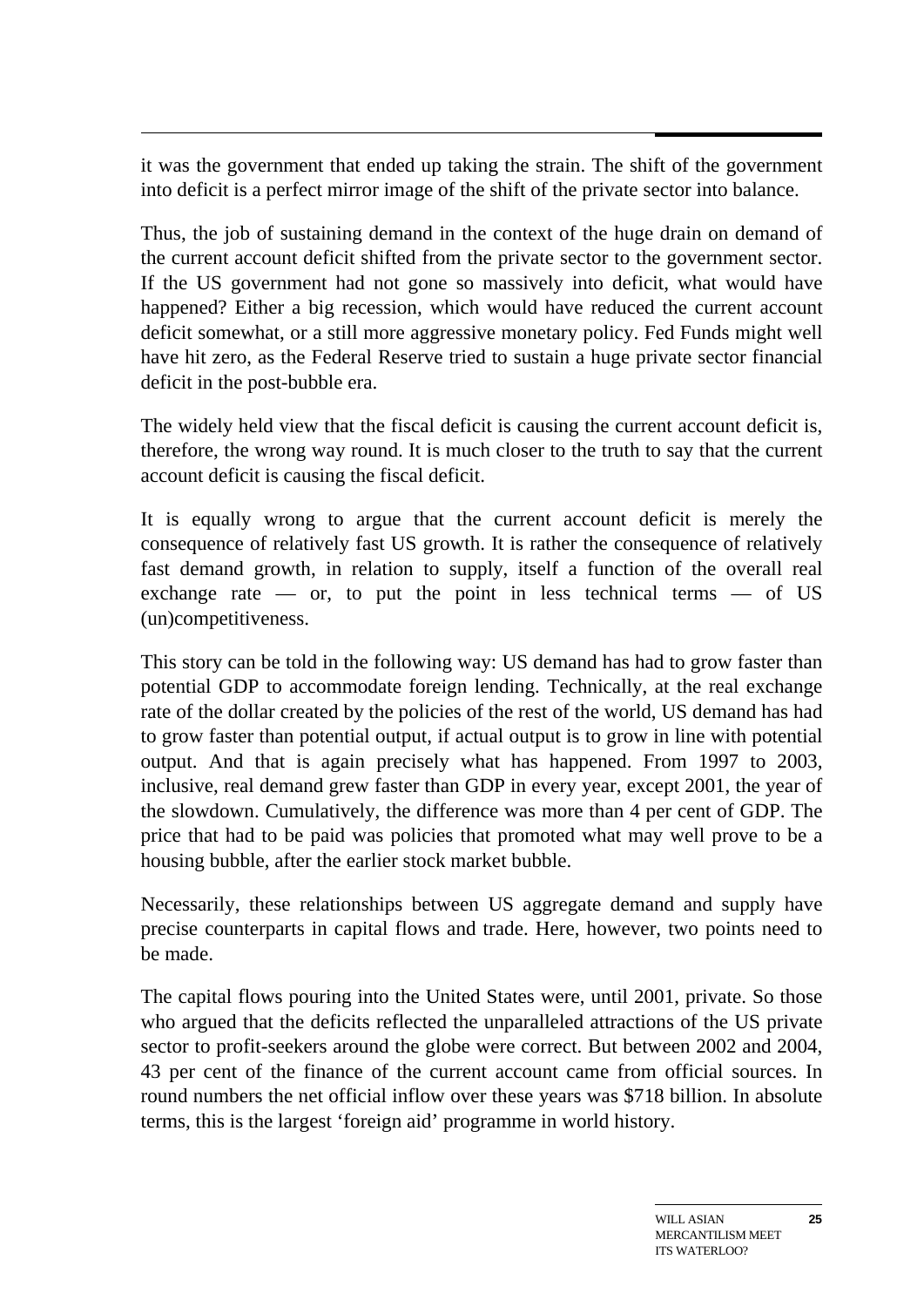$\overline{a}$ This has also had huge effects on the structure of US output and trade. Imports are now about 60 per cent larger than exports (figure 24). This is the consequence of a long period in which imports grew at about 8.5 per cent a year in real terms, while exports grew about 5.5 per cent. The implication of this is straightforward: so long as GDP grows at about 3.5 per cent, exports must grow substantially faster than imports, merely to keep the trade deficit constant as a share of GDP. In fact, exports have to grow about 1.5 percentage points a year faster than imports to achieve this over the next ten years. That, evidently, would be a huge reversal of recent trends and requires a large change in competitiveness.

If the past 15 years' trends continue, with no adverse shift in the relative cost of funds to the United States, the ratio of net liabilities to GDP would reach 120 per cent by 2014 and the current account deficit would be 13 per cent of GDP. By then, the United States would be selling net liabilities each year equal to its annual exports (figure 25). Already its annual addition to net liabilities is 70 per cent of exports. Can anybody seriously imagine the country would ever repay?

Yet even if the current account deficit remained constant as a share of GDP, the net liability position would reach 70 per cent of GDP — a crisis level by historical standards and exceptionally high by the standards of other advanced countries. At that point US net liabilities would also be seven times annual exports. Think how vulnerable this must make the United States to changes in policies or attitudes elsewhere?

So far, however, the real exchange rate depreciation of the US dollar has been relatively modest. It remains well above its floor (figure 26). Yet most analyses suggest that very large real depreciations indeed would be required to achieve the necessary shifts in demand and supply of tradeables. Estimates vary. But an overall depreciation of 50 per cent from the peak would be quite plausible. That, in turn, would mean that the adjustment was only about a third of the way over. Furthermore, the longer the adjustment is postponed, the bigger it has to be, above all because the net income account will become ever more negative.5

 $\overline{a}$ 

<sup>5</sup> See, among others, the following interesting analyses: Olivier Blanchard, Francesco Giavazzi and Filipa Sa, 'International Investors, the U.S. Current Account, and the Dollar', pp. 1–49, Maurice Obstfeld and Kenneth S. Rogoff, 'Global Current Account Imbalances and Exchange Rate Adjustments', pp. 67–146 and Sebastian Edwards, 'Is the U.S. Current Account Deficit Sustainable? If Not, How Costly is Adjustment Likely to Be?', pp. 211–72, in Brookings Papers on Economic Activity, 2005, 1.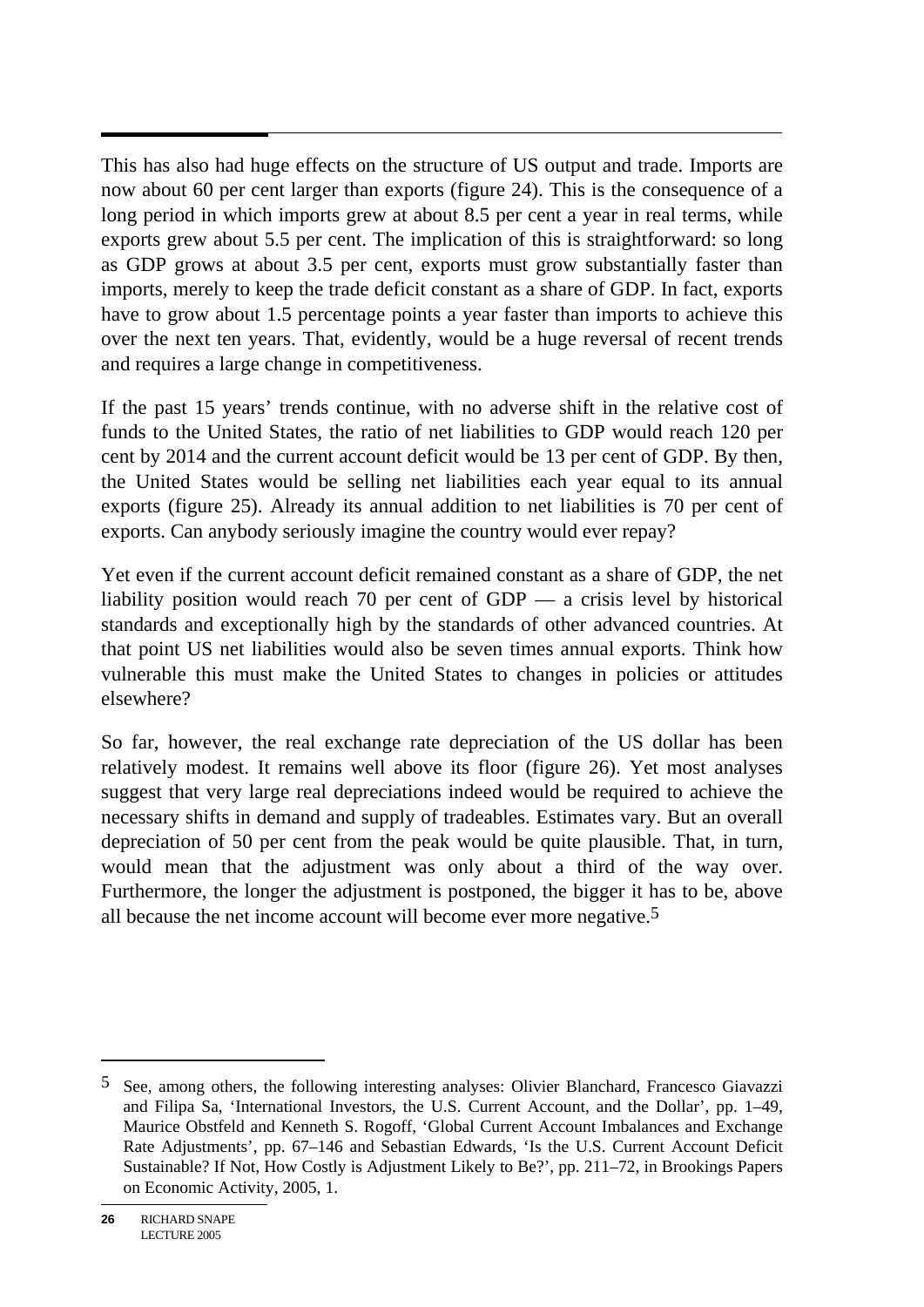



Figure 25 **Alternative paths for US net liabilities (per cent of GDP)** 

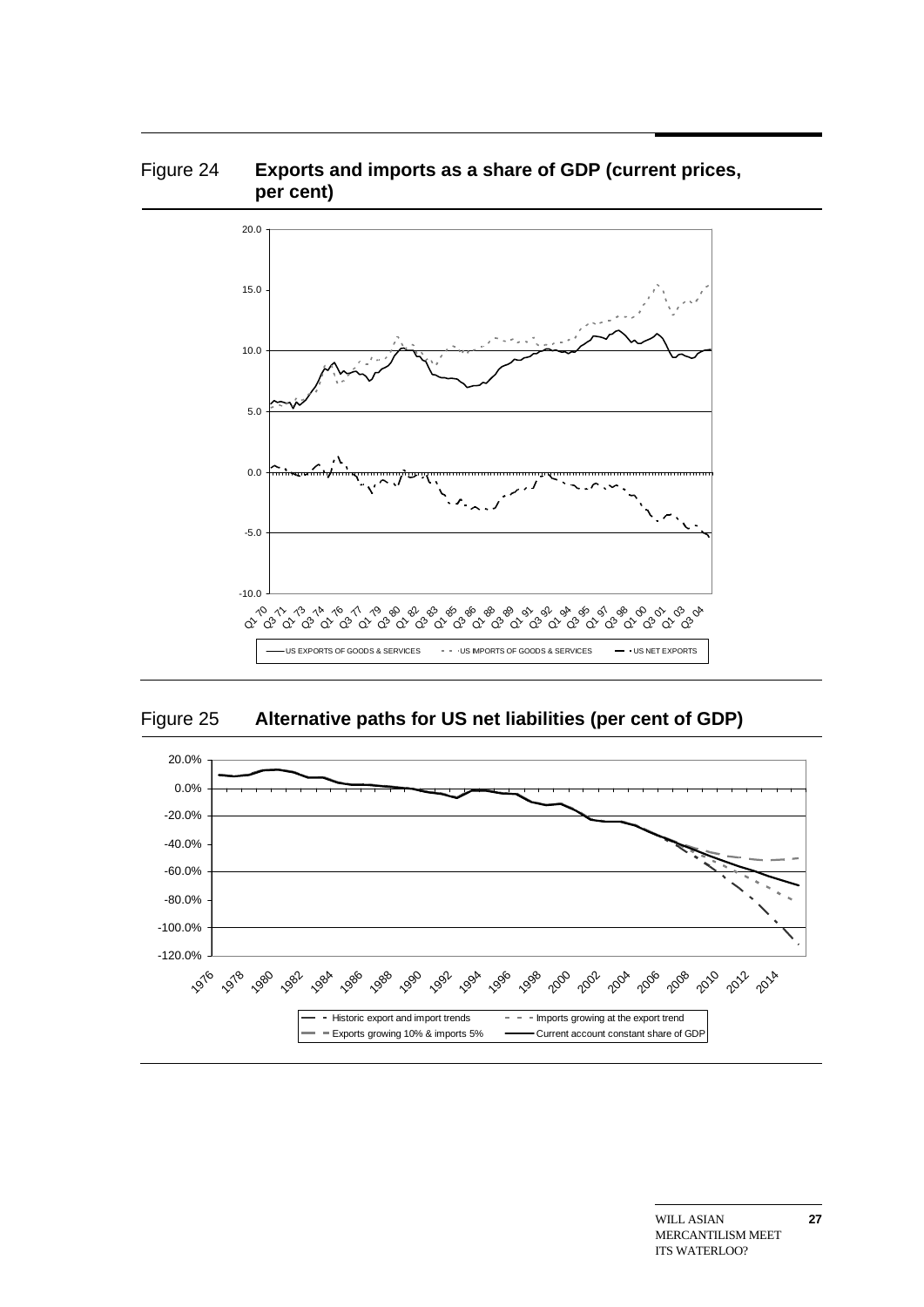

# **The end game**

There are understandable reasons for the exchange rate and reserve accumulation policies of emerging Asia. These avoid any risk of further large-scale financial crises, they create a de facto monetary area, without explicit co-ordination, they sustain export competitiveness and so industrial growth and they reduce the need to confront the weaknesses of the domestic financial system. They even 'pay' for USprovided security.

But these policies are also problematic.

- It may prove quite hard to sterilise the monetary impact of such huge reserve accumulations in the long run.
- The real returns on the assets these countries own in the United States are low.
- They also risk very large capital losses when their currencies adjust upwards. China might lose 10 per cent of GDP, or even more.
- Subsidising exports through an undervalued exchange rate and unhedged lending in foreign currencies is very expensive. It is quite likely that these countries will end up with little more than half of the cost of those exports.

**<sup>28</sup>** RICHARD SNAPE LECTURE 2005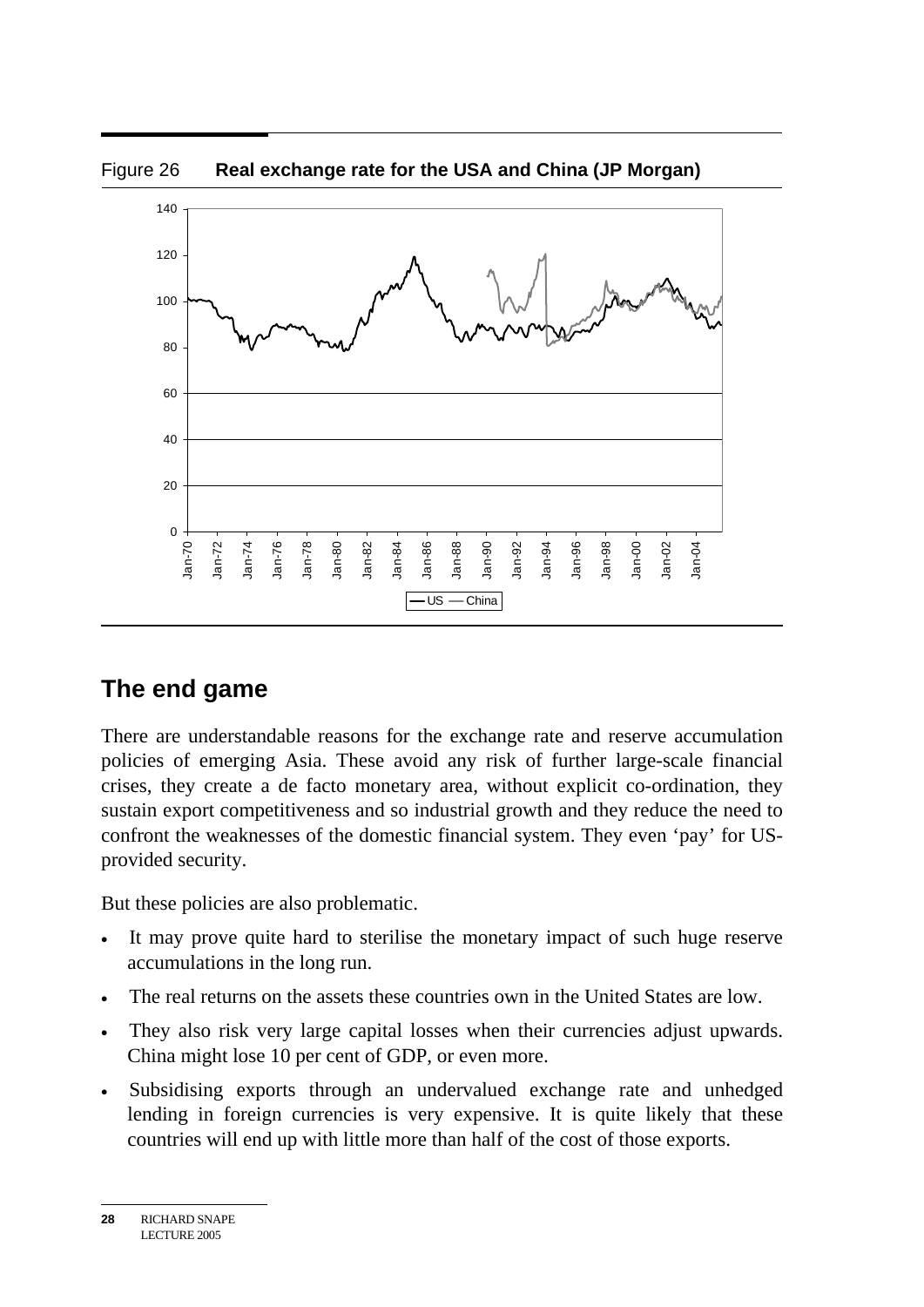• Most Asian countries have reserves close to or even greater than 100 per cent of annual imports. That is more than enough for any conceivable purpose. So the insurance they have bought has become excessively expensive.

Overall, it must make sense for the Asian emerging market economies to find an exit strategy. Accumulating reserves without limit cannot make sense. But they need help in finding that strategy, since there are big difficulties in developing and operating an alternative exchange rate arrangement, again particularly for China. It is important to understand those difficulties. An upward adjustment of the exchange rate may, unless it is very large, merely create more speculative pressure. A floating exchange rate, however, might create excessive uncertainty and, worse, be mismanaged by the inefficient Chinese banking system. These objections can be met, I believe. But it is easy to understand why the Chinese authorities are so cautious.

How does this look to the United States? The United States enjoys a huge transfer of resources — greater than the fiscal deficit or its entire military spending. This is guns and butter, quite unlike the Viet Nam era. George W. Bush has been a lucky man.

So what are the drawbacks of huge current account deficits (if any) for the United States?

- US industries producing tradeable goods and services are weakened and protectionist pressure risks increasing.
- If the fiscal deficit is to be reduced, the US private sector's financial deficit must be pushed upward again to very high levels. That would demand renewed monetary loosening and domestic debt expansion.
- If the foreign credit were to be cut off, the dollar would plunge, inflation and interest rates would rise and the economy would, almost certainly, go into recession.
- The creditors are, it should be recalled not necessarily friendly. Indeed the United States defines China as a strategic rival.
- Not least, the longer the delay the bigger the adjustment will become.

What should be done?

The process now under way is unsustainable. If it is not corrected in time, the United States could end up with a huge adjustment shock. The correction would involve a real exchange rate depreciation (which means a big one-off increase in the price level) and a recession, as interest rates spike upwards. Moreover, the bigger